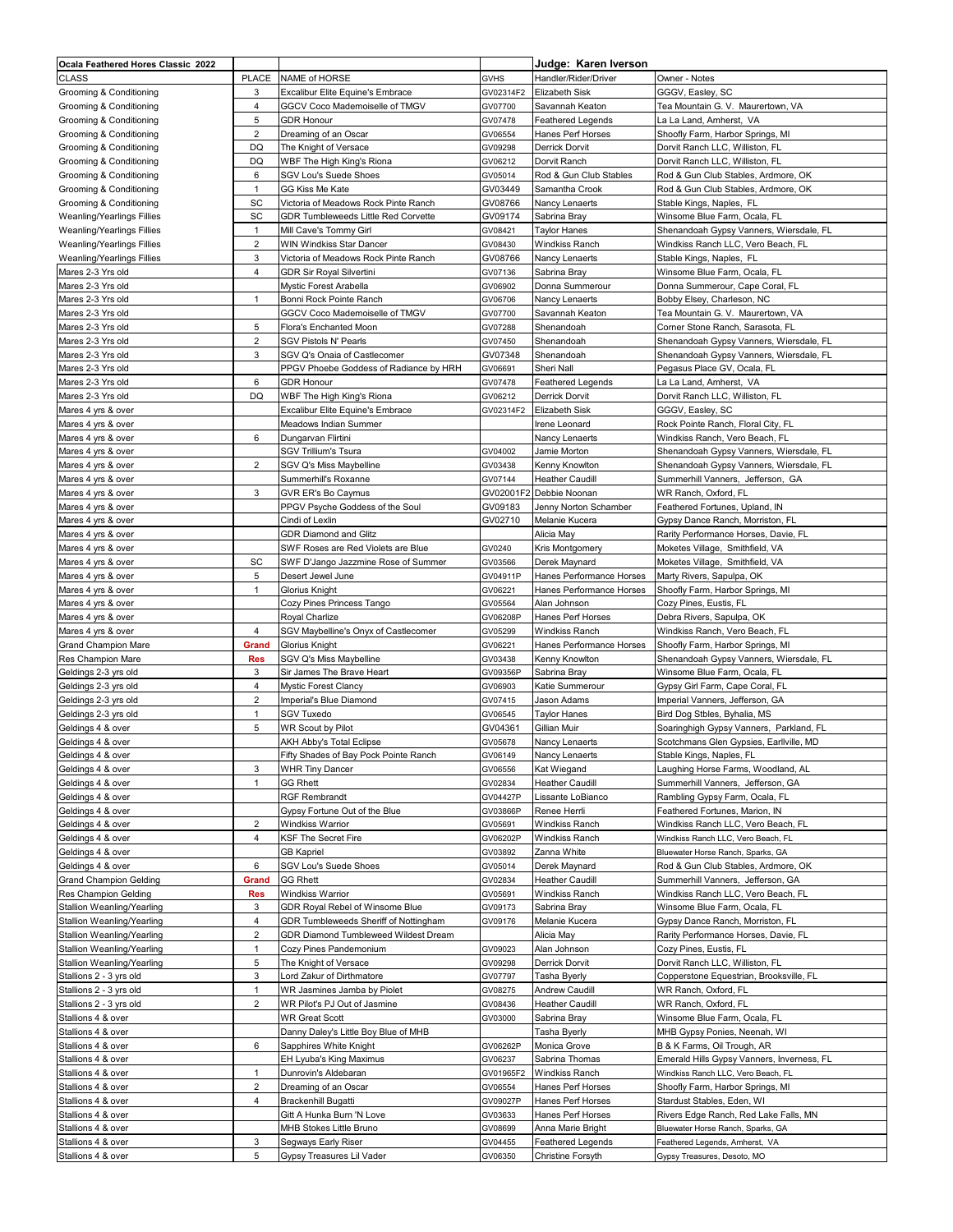| <b>Grand Champion Stallion</b>                       | Grand          | Dunrovin's Aldebaran                                     | GV01965F2           | <b>Windkiss Ranch</b>                 | Windkiss Ranch LLC, Vero Beach, FL                                  |
|------------------------------------------------------|----------------|----------------------------------------------------------|---------------------|---------------------------------------|---------------------------------------------------------------------|
| Res Champion Stallion                                | <b>Res</b>     | Dreaming of an Oscar                                     | GV06554             | Hanes Perf Horses                     | Shoofly Farm, Harbor Springs, MI                                    |
|                                                      | <b>Supreme</b> | Dunrovin's Aldebaran                                     | GV01965F2           | Windkiss Ranch                        | Windkiss Ranch LLC, Vero Beach, FL                                  |
| Amateur Stallions All Ages                           |                | GDR Royal Rebel of Winsome Blue                          | GV09173             | Renee Simmons                         | Winsome Blue Farm, Ocala, FL                                        |
| Amateur Stallions All Ages                           | 6              | <b>WR Great Scott</b>                                    | GV03000             | Debbie Bull                           | Winsome Blue Farm, Ocala, FL                                        |
| Amateur Stallions All Ages                           |                | GDR Diamond Tumbleweed Wildest Dream                     |                     | Robin Horgan                          | Rarity Performance Horses, Davie, FL                                |
| Amateur Stallions All Ages                           | $\mathbf{1}$   | Brackenhill Bugatti                                      | GV09027P            | Charlie Roberson                      | Stardust Stables, Eden, WI                                          |
| Amateur Stallions All Ages                           | DQ             | Gitt A Hunka Burn 'N Love                                | GV03633             | Dani Fleck                            | Rivers Edge Ranch, Red Lake Falls, MN                               |
| Amateur Stallions All Ages                           | 3              | MHB Stokes Little Bruno                                  | GV08699             | Anna Marie Bright                     | Bluewater Horse Ranch, Sparks, GA                                   |
| Amateur Stallions All Ages                           | 4              | Cozy Pines Pandemonium                                   | GV09023             | Alan Johnson                          | Cozy Pines, Eustis, FL                                              |
| Amateur Stallions All Ages                           | $\overline{2}$ | Segways Early Riser                                      | GV04455             | Josh Rader                            | Feathered Legends, Amherst, VA                                      |
| Amateur Gelding All Ages                             | 5              | <b>WR Scout by Pilot</b>                                 | GV04361             | Lori Wilson                           | Soaringhigh Gypsy Vanners, Parkland, FL                             |
| Amateur Gelding All Ages                             |                | Danni Fleck                                              | GV09356P            | Debbie Bull                           | Winsome Blue Farm, Ocala, FL                                        |
| Amateur Gelding All Ages                             |                | AKH Abby's Total Eclipse                                 | GV05678<br>GV06149  | Irene Leonard<br>Robert Hudson        | Scotchmans Glen Gypsies, Earllville, MD<br>Stable Kings, Naples, FL |
| Amateur Gelding All Ages<br>Amateur Gelding All Ages | $\overline{2}$ | Fifty Shades of Bay Pock Pointe Ranch<br>WHR Tiny Dancer | GV06556             | <b>Bill Roy</b>                       | Laughing Horse Farms, Woodland, AL                                  |
| Amateur Gelding All Ages                             | 3              | The Kings Rendition                                      | GV02107F2           | Jason Adams                           | Imperial Vanners, Jefferson, GA                                     |
| Amateur Gelding All Ages                             | $\mathbf{1}$   | GG Rhett                                                 | GV02834             | Debbie Noonan                         | Summerhill Vanners, Jefferson, GA                                   |
| Amateur Gelding All Ages                             | 6              | CGR Shaolin of RBF                                       | GV08040             | Julie Dalrymple                       | Julie Dalrymple, LaFontaine, IN                                     |
| Amateur Gelding All Ages                             |                | Gypsy Fortune Out of the Blue                            | GV03866P            | Renee Herrli                          | Feathered Fortunes, Marion, IN                                      |
| Amateur Gelding All Ages                             |                | <b>GB Kapriel</b>                                        | GV03892             | Anna Marie Bright                     | Bluewater Horse Ranch, Sparks, GA                                   |
| Amateur Gelding All Ages                             | 4              | <b>SGV Tuxedo</b>                                        | GV06545             | Mindy Davis                           | Bird Dog Stbles, Byhalia, MS                                        |
| Amateur Gelding All Ages                             | SC             | SGV Lou's Suede Shoes                                    | GV05014             | Samantha Crook                        | Rod & Gun Club Stables, Ardmore, OK                                 |
| Amateur Mares All Ages                               |                | Excalibur Elite Equine's Embrace                         | GV02314F2           | Victoria Simpson                      | GGGV, Easley, SC                                                    |
| Amateur Mares All Ages                               | SC             | GDR Tumbleweeds Little Red Corvette                      | GV09174             | Renee Simmons                         | Winsome Blue Farm, Ocala, FL                                        |
| Amateur Mares All Ages                               |                | GDR Sir Royal Silvertini                                 | GV07136             | Debbie Bull                           | Winsome Blue Farm, Ocala, FL                                        |
| Amateur Mares All Ages                               | SC             | Meadows Indian Summer                                    |                     | Sheri Waara                           | Rock Pointe Ranch, Floral City, FL                                  |
| Amateur Mares All Ages                               |                | GGCV Coco Mademoiselle of TMGV                           | GV07700             | Savannah Keaton                       | Tea Mountain G. V. Maurertown, VA                                   |
| Amateur Mares All Ages                               | $\overline{2}$ | SGV Q's Miss Maybelline                                  | GV03438             | Barb Williamson                       | Shenandoah Gypsy Vanners, Wiersdale, FL                             |
| Amateur Mares All Ages                               | 3              | Grey Ghost Athena                                        | GV04860             | Debbie Noonan                         | Grey Ghost Gypsy Vanners, The Villages, FL                          |
| Amateur Mares All Ages                               |                | <b>GDR Diamond and Glitz</b>                             |                     | Robin Horgan                          | Rarity Performance Horses, Davie, FL                                |
| Amateur Mares All Ages                               | 5              | Desert Jewel June                                        | GV04911P            | Mindy Davis                           | Marty Rivers, Sapulpa, OK                                           |
| Amateur Mares All Ages                               | $\mathbf{1}$   | Glorius Knight                                           | GV06221             | Charlie Roberson                      | Shoofly Farm, Harbor Springs, MI                                    |
| Amateur Mares All Ages                               | 6              | Cozy Pines Princess Tango                                | GV05564             | Alan Johnson                          | Cozy Pines, Eustis, FL                                              |
| Amateur Mares All Ages                               | DQ             | Royal Charlize                                           | GV06208P            | Dani Fleck                            | Debra Rivers, Sapulpa, OK                                           |
| Amateur Mares All Ages                               | SC             | WBF The High King's Riona                                | GV06212             | Derrick Dorvit                        | Dorvit Ranch LLC, Williston, FL                                     |
| Amateur Mares All Ages                               |                | Victoria of Meadows Rock Pinte Ranch                     | GV08766             | Irene Leonard                         | Stable Kings, Naples, FL                                            |
| Amateur Mares All Ages                               | 4              | <b>SGV Pistols N' Pearls</b>                             | GV07450             | Jamie Morton                          | Shenandoah Gypsy Vanners, Wiersdale, FL                             |
| Amateur Mares All Ages                               |                | SGV Q's Onaia of Castlecomer                             | GV07348             | Darby Nicholaisen                     | Shenandoah Gypsy Vanners, Wiersdale, FL                             |
| <b>Grand Champion Amateur</b>                        | Grand          | Glorius Knight                                           | GV06221             | Charlie Roberson                      | Shoofly Farm, Harbor Springs, MI                                    |
| Res Champion Amateur                                 | <b>Res</b>     | SGV Q's Miss Maybelline                                  | GV03438             | Barb Williamson                       | Shenandoah Gypsy Vanners, Wiersdale, FL                             |
| Youth Mares All Ages                                 | 4              | <b>Excalibur Elite Equine's Embrace</b>                  | GV02314F2           | Elise Wilson                          | GGGV, Easley, SC                                                    |
| Youth Mares All Ages                                 | 5              | GG Mora Lisa                                             | GV02949             | Jessie Adams                          | Imperial Vanners, Jefferson, GA                                     |
| Youth Mares All Ages                                 | 2              | Desert Jewel June                                        | GV04911P            | Sophie Foy                            | Marty Rivers, Sapulpa, OK                                           |
| Youth Mares All Ages                                 | 3              | Meadows Indian Summer                                    |                     | Chloe Waara                           |                                                                     |
|                                                      |                |                                                          |                     |                                       | Rock Pointe Ranch, Floral City, FL                                  |
| Youth Mares All Ages                                 | SC             | WBF The High King's Riona                                | GV06212             | Caden McGee                           | Dorvit Ranch LLC, Williston, FL                                     |
| Youth Mares All Ages                                 | 1              | Glorius Knight                                           | GV06221             | Taylor Atchison                       | Shoofly Farm, Harbor Springs, MI                                    |
| Youth Geldings All Ages                              | 4              | <b>SSFR Majesty</b>                                      | GV02379F2           | Hazel Wade                            | Hidden Hill Farm, Tyron, NC                                         |
| Youth Geldings All Ages                              | 5              | <b>Blarney Stone's Tracey</b>                            | GV09420             | Olive Wade                            | Hidden Hill Farm, Tyron, NC                                         |
| Youth Geldings All Ages                              | 3              | Summerhill Walking in Memphis                            | GV07151             | Jessie Adams                          | Summerhill Vanners, Jefferson, GA                                   |
| Youth Geldings All Ages                              | $\mathbf{1}$   | Westmoreland Tristan's Blue                              | GV03209             | Sophie Foy                            | Spring Branch Stables, Windsor, NC                                  |
| Youth Geldings All Ages                              | $\overline{2}$ | SGV Tuxedo                                               | GV06545             | Mindy Davis                           | Bird Dog Stbles, Byhalia, MS                                        |
| Grand Champion Youth                                 | Grand          | Glorius Knight                                           | GV06221             | Taylor Atchison                       | Shoofly Farm, Harbor Springs, MI                                    |
| Res Champion Youth                                   | <b>Res</b>     | Westmoreland Tristan's Blue                              | GV03209             | Sophie Foy                            | Spring Branch Stables, Windsor, NC                                  |
| Color Pattern                                        | $\overline{2}$ | Excalibur Elite Equine's Embrace                         | GV02314F2           | Elizabeth Sisk                        | GGGV, Easley, SC                                                    |
| Color Pattern                                        |                | GDR Royal Rebel of Winsome Blue                          | GV09173             | Sabrina Bray                          | Winsome Blue Farm, Ocala, FL                                        |
| Color Pattern                                        |                | Mystic Forest Arabella                                   | GV06902             | Donna Summerour                       | Donna Summerour, Cape Coral, FL                                     |
| Color Pattern                                        |                | <b>Mystic Forest Clancy</b>                              | GV06903             | Katie Summerour                       | Gypsy Girl Farm, Cape Coral, FL<br>Kristin Greco, Woodland, AL      |
| Color Pattern                                        | 6<br>4         | Backyard Swagger                                         | GV08347P            | Kat Wiegand                           |                                                                     |
| Color Pattern                                        |                | Flora's Enchanted Moon                                   | GV07288             | Sendandoah                            | Corner Stone Ranch, Sarasota, FL                                    |
| Color Pattern                                        |                | <b>SGV Trillium's Tsura</b>                              | GV04002             | Darby Nicolaisen                      | Shenandoah Gypsy Vanners, Wiersdale, FL                             |
| Color Pattern                                        |                | SGV Q's Onaia of Castlecomer                             | GV07348             | Jamie Morton                          | Shenandoah Gypsy Vanners, Wiersdale, FL                             |
| Color Pattern                                        | $\mathbf{1}$   | Faith's Hope                                             | GV05292             | <b>Heather Caudill</b>                | Galloping W Ranch, Belleview, FL                                    |
| Color Pattern<br>Color Pattern                       |                | Trinity Meadows Mama Mia<br><b>RGF Rembrandt</b>         | GV05258<br>GV04427P | Jennifer Torlone<br>Lissante LoBianco | Galloping W Ranch, Belleview, FL<br>Rambling Gypsy Farm, Ocala, FL  |
|                                                      |                |                                                          | GV02001F2           |                                       |                                                                     |
| Color Pattern<br>Color Pattern                       | 5              | GVR ER's Bo Caymus<br>CGR Shaolin of RBF                 | GV08040             | Debbie Noonan<br>Julie Dalrymple      | WR Ranch, Oxford, FL<br>Julie Dalrymple, LaFontaine, IN             |
| Color Pattern                                        | 3              | Gypsy Fortune Out of the Blue                            | GV03866P            | Renee Herrli                          | Feathered Fortunes, Marion, IN                                      |
| Color Pattern                                        |                | Danny Daley's Little Boy Blue of MHB                     |                     | Tasha Byerly                          | MHB Gypsy Ponies, Neenah, WI                                        |
| Color Pattern                                        |                | GDR Diamond Tumbleweed Wildest Dream                     |                     | Robin Horgan                          | Rarity Performance Horses, Davie, FL                                |
| Color Pattern                                        |                | <b>GB Kapriel</b>                                        | GV03892             | Zanna White                           | Bluewater Horse Ranch, Sparks, GA                                   |
| Color Pattern                                        | SC             | Cozy Pines Pandemonium                                   | GV09023             | Alan Johnson                          | Cozy Pines, Eustis, FL                                              |
| Color Pattern                                        | SC             | WBF The High King's Riona                                | GV06212             | Derrick Dorvit                        | Dorvit Ranch LLC, Williston, FL                                     |
| Color Solid or Blagdon                               |                | GDR Tumbleweeds Little Red Corvette                      | GV09174             | Debbie Bull                           | Winsome Blue Farm, Ocala, FL                                        |
| Color Solid or Blagdon                               |                | GDR Royal Rebel of Winsome Blue                          | GV09173             | Sabrina Bray                          | Winsome Blue Farm, Ocala, FL                                        |
| Color Solid or Blagdon                               |                | Meadows Indian Summer                                    |                     | Irene Leonard                         | Rock Pointe Ranch, Floral City, FL                                  |
| Color Solid or Blagdon                               |                | <b>AKH Abby's Total Eclipse</b>                          | GV05678             | Nancy Lenaerts                        | Scotchmans Glen Gypsies, Earllville, MD                             |
| Color Solid or Blagdon                               | 4              | Dungarvan Flirtini                                       |                     | Nancy Lenaerts                        | Windkiss Ranch, Vero Beach, FL                                      |
| Color Solid or Blagdon                               |                | Fifty Shades of Bay Pock Pointe Ranch                    | GV06149             | Nancy Lenaerts                        | Stable Kings, Naples, FL                                            |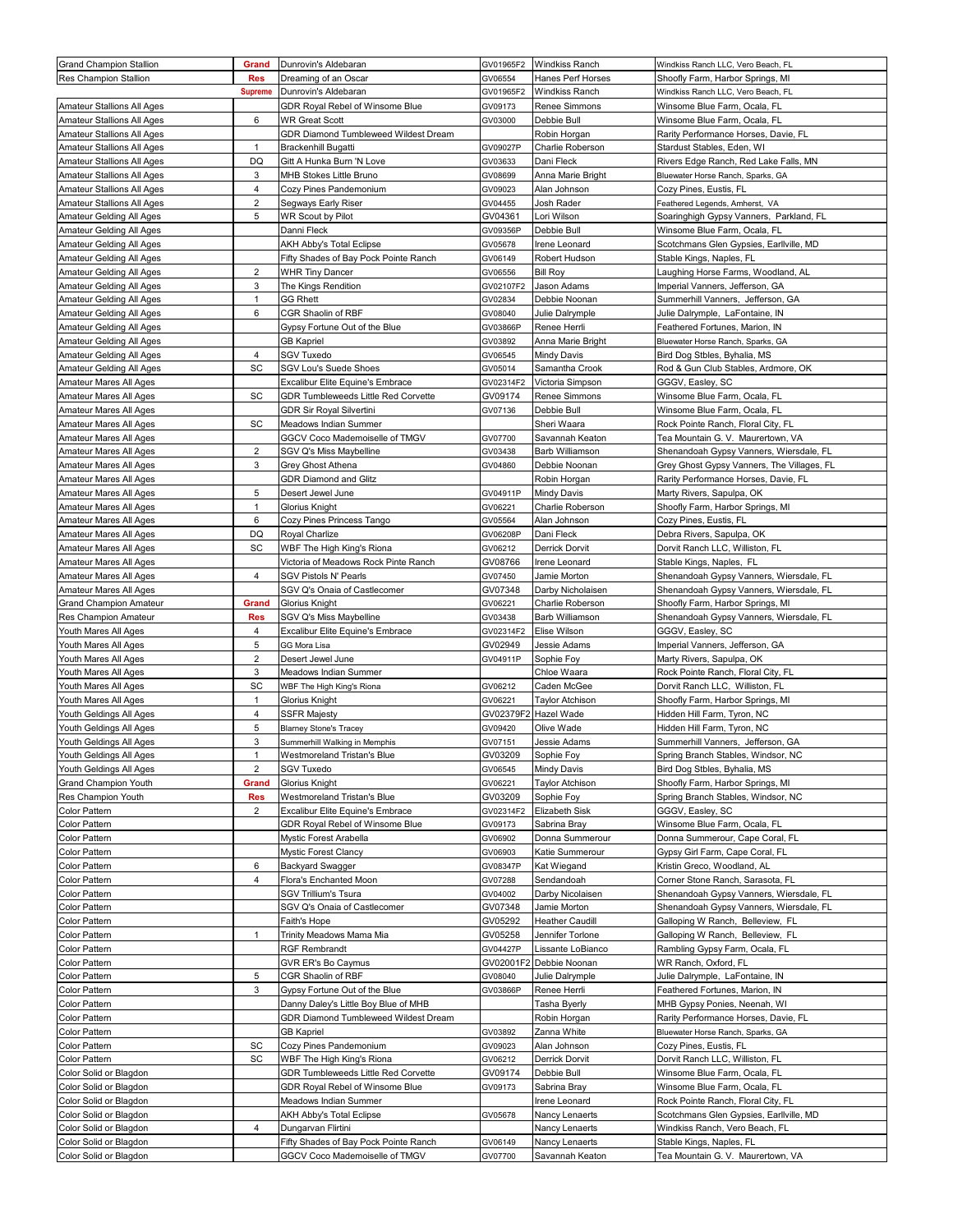| Color Solid or Blagdon                           |                     | <b>SGV Pistols N' Pearls</b>                            | GV07450             | Jamie Morton                           | Shenandoah Gypsy Vanners, Wiersdale, FL                              |
|--------------------------------------------------|---------------------|---------------------------------------------------------|---------------------|----------------------------------------|----------------------------------------------------------------------|
| Color Solid or Blagdon                           |                     | Imperial's Blue Diamond                                 | GV07415             | Jason Adams                            | Imperial Vanners, Jefferson, GA                                      |
| Color Solid or Blagdon                           |                     | Summerhill's Roxanne                                    | GV07144             | Heather Caudill                        | Summerhill Vanners, Jefferson, GA                                    |
| Color Solid or Blagdon                           | 6                   | <b>GG Rhett</b>                                         | GV02834             | Debbie Noonan                          | Summerhill Vanners, Jefferson, GA                                    |
| Color Solid or Blagdon                           |                     | PPGV Psyche Goddess of the Soul                         | GV09183             | Jenny Norton Schamber                  | Feathered Fortunes, Upland, IN                                       |
| Color Solid or Blagdon                           |                     | Lord Zakur of Dirthmatore                               | GV07797             | Tasha Byerly                           | Copperstone Equestrian, Brooksville, FL                              |
| Color Solid or Blagdon                           |                     | <b>GDR Honour</b>                                       | GV07478             | Feathered Legends                      | La La Land, Amherst, VA                                              |
| Color Solid or Blagdon                           |                     | GDR Diamond and Glitz                                   |                     | Alicia May                             | Rarity Performance Horses, Davie, FL                                 |
| Color Solid or Blagdon                           | 5                   | Dreaming of an Oscar                                    | GV06554             | Hanes Perf Horses                      | Shoofly Farm, Harbor Springs, MI                                     |
| Color Solid or Blagdon                           | 1<br>$\overline{2}$ | Brackenhill Bugatti                                     | GV09027P            | Hanes Perf Horses                      | Stardust Stables, Eden, WI                                           |
| Color Solid or Blagdon                           | 3                   | MHB Stokes Little Bruno<br>Royal Charlize               | GV08699<br>GV06208P | Anna Marie Bright<br>Hanes Perf Horses | Bluewater Horse Ranch, Sparks, GA<br>Debra Rivers, Sapulpa, OK       |
| Color Solid or Blagdon<br>Color Solid or Blagdon |                     | The Knight of Versace                                   | GV09298             | Derrick Dorvit                         | Dorvit Ranch LLC, Williston, FL                                      |
| Color Solid or Blagdon                           |                     | Segways Early Riser                                     | GV04455             | Feathered Legends                      | Feathered Legends, Amherst, VA                                       |
| Color Solid or Blagdon                           |                     | Gypsy Treasures Lil Vader                               | GV06350             | Christine Forsyth                      | Gypsy Treasures, Desoto, MO                                          |
| Color Solid or Blagdon                           |                     | Mill Cave's Tommy Girl                                  | GV08421             | Jamie Morton                           | Shenandoah Gypsy Vanners, Wiersdale, FL                              |
| Youth Color Patterned Solid Blagdon              | 2                   | Excalibur Elite Equine's Embrace                        | GV02314F2           | Elise Wilson                           | GGGV, Easley, SC                                                     |
| Youth Color Patterned Solid Blagdon              | 3                   | SSFR Majesty                                            | GV02379F2           | Hazel Wade                             | Hidden Hill Farm, Tyron, NC                                          |
| Youth Color Patterned Solid Blagdon              | 5                   | <b>Blamey Stone's Tracey</b>                            | GV09420             | Olive Wade                             | Hidden Hill Farm, Tyron, NC                                          |
| Youth Color Patterned Solid Blagdon              | $\overline{4}$      | GG Mora Lisa                                            | GV02949             | Jessie Adams                           | Imperial Vanners, Jefferson, GA                                      |
| Youth Color Patterned Solid Blagdon              | $\mathbf{1}$        | Westmoreland Tristan's Blue                             | GV03209             | Sophie Foy                             | Spring Branch Stables, Windsor, NC                                   |
| Youth Color Patterned Solid Blagdon              | SC                  | WBF The High King's Riona                               | GV06212             | Caden McGee                            | Dorvit Ranch LLC, Williston, FL                                      |
| Amateur Color Patterned Solid Blagdon            |                     | GDR Royal Rebel of Winsome Blue                         | GV09173             | Debbie Bull                            | Winsome Blue Farm, Ocala, FL                                         |
| Amateur Color Patterned Solid Blagdon            |                     | GGCV Coco Mademoiselle of TMGV                          | GV07700             | Savannah Keaton                        | Tea Mountain G. V. Maurertown, VA                                    |
| Amateur Color Patterned Solid Blagdon            |                     | Flora's Enchanted Moon                                  | GV07288             | Jamie Morton                           | Corner Stone Ranch, Sarasota, FL                                     |
| Amateur Color Patterned Solid Blagdon            | 3                   | SGV Trillium's Tsura                                    | GV04002             | Barb Williamson                        | Shenandoah Gypsy Vanners, Wiersdale, FL                              |
| Amateur Color Patterned Solid Blagdon            |                     | SGV Pistols N' Pearls                                   | GV07450             | Darby Nicolaisen                       | Shenandoah Gypsy Vanners, Wiersdale, FL                              |
| Amateur Color Patterned Solid Blagdon            |                     | SGV Q's Onaia of Castlecomer                            | GV07348             | Mindy Davis                            | Shenandoah Gypsy Vanners, Wiersdale, FL                              |
| Amateur Color Patterned Solid Blagdon            |                     | <b>GG Rhett</b>                                         | GV02834             | Debbie Noonan                          | Summerhill Vanners, Jefferson, GA                                    |
| Amateur Color Patterned Solid Blagdon            |                     | CGR Shaolin of RBF                                      | GV08040             | Julie Dalrymple                        | Julie Dalrymple, LaFontaine, IN                                      |
| Amateur Color Patterned Solid Blagdon            | 5                   | Gypsy Fortune Out of the Blue                           | GV03866P            | Renee Herrli                           | Feathered Fortunes, Marion, IN                                       |
| Amateur Color Patterned Solid Blagdon            |                     | Cindi of Lexlin                                         | GV02710             | Melanie Kucera                         | Gypsy Dance Ranch, Morriston, FL                                     |
| Amateur Color Patterned Solid Blagdon            |                     | GDR Diamond Tumbleweed Wildest Dream                    |                     | Robin Horgan                           | Rarity Performance Horses, Davie, FL                                 |
| Amateur Color Patterned Solid Blagdon            | 1                   | Brackenhill Bugatti                                     | GV09027P            | Hanes Perf Horses                      | Stardust Stables, Eden, WI                                           |
| Amateur Color Patterned Solid Blagdon            | DQ                  | Gitt A Hunka Burn 'N Love                               | GV03633             | Dani Fleck                             | Rivers Edge Ranch, Red Lake Falls, MN                                |
| Amateur Color Patterned Solid Blagdon            | 4                   | MHB Stokes Little Bruno                                 | GV08699             | Anna Marie Bright                      | Bluewater Horse Ranch, Sparks, GA                                    |
| Amateur Color Patterned Solid Blagdon            | 2                   | Cozy Pines Pandemonium                                  | GV09023             | Alan Johnson                           | Cozy Pines, Eustis, FL                                               |
| Amateur Color Patterned Solid Blagdon            |                     | Royal Charlize                                          | GV06208P            | Mindy Davis                            | Debra Rivers, Sapulpa, OK                                            |
| Amateur Color Patterned Solid Blagdon            | SC                  | WBF The High King's Riona                               | GV06212             | Derrick Dorvit                         | Dorvit Ranch LLC, Williston, FL                                      |
| Amateur Color Patterned Solid Blagdon            | 6                   | <b>Backyard Swagger</b>                                 |                     |                                        |                                                                      |
|                                                  |                     |                                                         | GV08347P            | Kristin Greco                          | Kristin Greco, Woodland, AL                                          |
| North American Bred                              |                     | Excalibur Elite Equine's Embrace                        | GV02314F2           | Elizabeth Sisk                         | GGGV, Easley, SC                                                     |
| North American Bred                              | SC                  | Sir James The Brave Heart                               | GV09356P            | Sabrina Bray                           | Winsome Blue Farm, Ocala, FL                                         |
| North American Bred                              | SC                  | <b>WR Great Scott</b>                                   | GV03000             | Debbie Bull                            | Winsome Blue Farm, Ocala, FL                                         |
| North American Bred                              |                     | Mystic Forest Arabella                                  | GV06902             | Donna Summerour                        | Donna Summerour, Cape Coral, FL                                      |
| North American Bred                              |                     | Mystic Forest Clancy                                    | GV06903             | Katie Summerour                        | Gypsy Girl Farm, Cape Coral, FL                                      |
| North American Bred                              | $\overline{4}$      | Dungarvan Flirtini                                      |                     | Nancy Lenaerts                         | Windkiss Ranch, Vero Beach, FL                                       |
| North American Bred                              | $\overline{2}$      | <b>GG Rhett</b>                                         | GV02834             | Heather Caudill                        | Summerhill Vanners, Jefferson, GA                                    |
| North American Bred                              |                     | GVR ER's Bo Caymus                                      | GV02001F2           | Lissante LoBianco                      | WR Ranch, Oxford, FL                                                 |
| North American Bred                              |                     | PPGV Phoebe Goddess of Radiance by HRH                  | GV06691             | Sheri Nall                             | Pegasus Place GV, Ocala, FL                                          |
| North American Bred                              | 6                   | Lord Zakur of Dirthmatore                               | GV07797             | Tasha Byerly                           | Copperstone Equestrian, Brooksville, FL                              |
| North American Bred                              |                     | <b>GDR Honour</b>                                       | GV07478             | Feathered Legends                      | La La Land, Amherst, VA                                              |
| North American Bred                              |                     | Sapphires White Knight                                  | GV06262P            | Monica Grove                           | B & K Farms, Oil Trough, AR                                          |
| North American Bred                              |                     | GDR Diamond Tumbleweed Wildest Dream                    |                     | Robin Horgan                           | Rarity Performance Horses, Davie, FL                                 |
| North American Bred                              |                     | <b>GDR Diamond and Glitz</b>                            |                     | Alicia May                             | Rarity Performance Horses, Davie, FL                                 |
| North American Bred                              |                     | EH Lyuba's King Maximus                                 | GV06237             | Sabrina Thomas                         | Emerald Hills Gypsy Vanners, Inverness, FL                           |
| North American Bred                              | SC                  | Desert Jewel June                                       | GV04911P            | Hanes Performance Horses               | Marty Rivers, Sapulpa, OK                                            |
| North American Bred                              | 3<br>1              | Dreaming of an Oscar                                    | GV06554             | Hanes Perf Horses                      | Shoofly Farm, Harbor Springs, MI                                     |
| North American Bred                              |                     | Glorius Knight<br>Gitt A Hunka Burn 'N Love             | GV06221<br>GV03633  | Hanes Perf Horses                      | Shoofly Farm, Harbor Springs, MI                                     |
| North American Bred                              |                     | <b>GB Kapriel</b>                                       | GV03892             | Hanes Perf Horses<br>Zanna White       | Rivers Edge Ranch, Red Lake Falls, MN                                |
| North American Bred<br>North American Bred       | SC                  | WBF The High King's Riona                               | GV06212             | Derrick Dorvit                         | Bluewater Horse Ranch, Sparks, GA<br>Dorvit Ranch LLC, Williston, FL |
|                                                  | SC                  | <b>SGV Lou's Suede Shoes</b>                            |                     | Rod & Gun Club Stables                 |                                                                      |
| North American Bred<br>North American Bred       | 5                   | Segways Early Riser                                     | GV05014<br>GV04455  | Feathered Legends                      | Rod & Gun Club Stables, Ardmore, OK                                  |
| North American Bred                              |                     | SGV Tuxedo                                              | GV06545             | Mindy Davis                            | Feathered Legends, Amherst, VA<br>Bird Dog Stbles, Byhalia, MS       |
| Internationally Bred                             | 4                   | Danny Daley's Little Boy Blue of MHB                    |                     | Tasha Byerly                           | MHB Gypsy Ponies, Neenah, WI                                         |
| Internationally Bred                             | SC                  | Cindi of Lexlin                                         | GV02710             | Melanie Kucera                         | Gypsy Dance Ranch, Morriston, FL                                     |
| Internationally Bred                             | 1                   | Brackenhill Bugatti                                     | GV09027P            | Hanes Perf Horses                      | Stardust Stables, Eden, WI                                           |
| Internationally Bred                             | 3                   | MHB Stokes Little Bruno                                 | GV08699             | Anna Marie Bright                      | Bluewater Horse Ranch, Sparks, GA                                    |
| Internationally Bred                             | $\overline{2}$      | Royal Charlize                                          | GV06208P            | Hanes Perf Horses                      | Debra Rivers, Sapulpa, OK                                            |
| Bred & Shown By Owner                            | 1                   | SGV Q's Miss Maybelline                                 | GV03438             | Barb Williamson                        | Shenandoah Gypsy Vanners, Wiersdale, FL                              |
| Bred & Shown By Owner                            | 5                   | Imperial's Blue Diamond                                 | GV07415             | Jason Adams                            | Imperial Vanners, Jefferson, GA                                      |
| Bred & Shown By Owner                            | $\overline{2}$      | Grey Ghost Athena                                       | GV04860             | Debbie Noonan                          | Grey Ghost Gypsy Vanners, The Villages, FL                           |
| Bred & Shown By Owner                            | 4                   | Sir Royal Silver                                        | GV03229             | Melanie Kucera                         | Gypsy Dance Ranch, Morriston, FL                                     |
| Bred & Shown By Owner                            | 3                   | EH Lyuba's King Maximus                                 | GV06237             | Danny Ahrens                           | Emerald Hills Gypsy Vanners, Inverness, FL                           |
| Youth Showmanship                                | $\mathbf{1}$        | Excalibur Elite Equine's Embrace                        | GV02314F2           | Elise Wilson                           | GGGV, Easley, SC                                                     |
| Youth Showmanship                                | 3                   | <b>SSFR Majesty</b>                                     | GV02379F2           | Hazel Wade                             | Hidden Hill Farm, Tyron, NC                                          |
| Youth Showmanship                                | $\overline{2}$      | Westmoreland Tristan's Blue                             | GV03209             | Sophie Foy                             | Spring Branch Stables, Windsor, NC                                   |
| Youth Showmanship                                | SC                  | WBF The High King's Riona                               | GV06212             | Caden McGee                            | Dorvit Ranch LLC, Williston, FL                                      |
| Amateur Showmanship<br>Amateur Showmanship       | 4                   | <b>WR Great Scott</b><br>GGCV Coco Mademoiselle of TMGV | GV03000<br>GV07700  | Debbie Bull<br>Savannah Keaton         | Winsome Blue Farm, Ocala, FL<br>Tea Mountain G. V. Maurertown, VA    |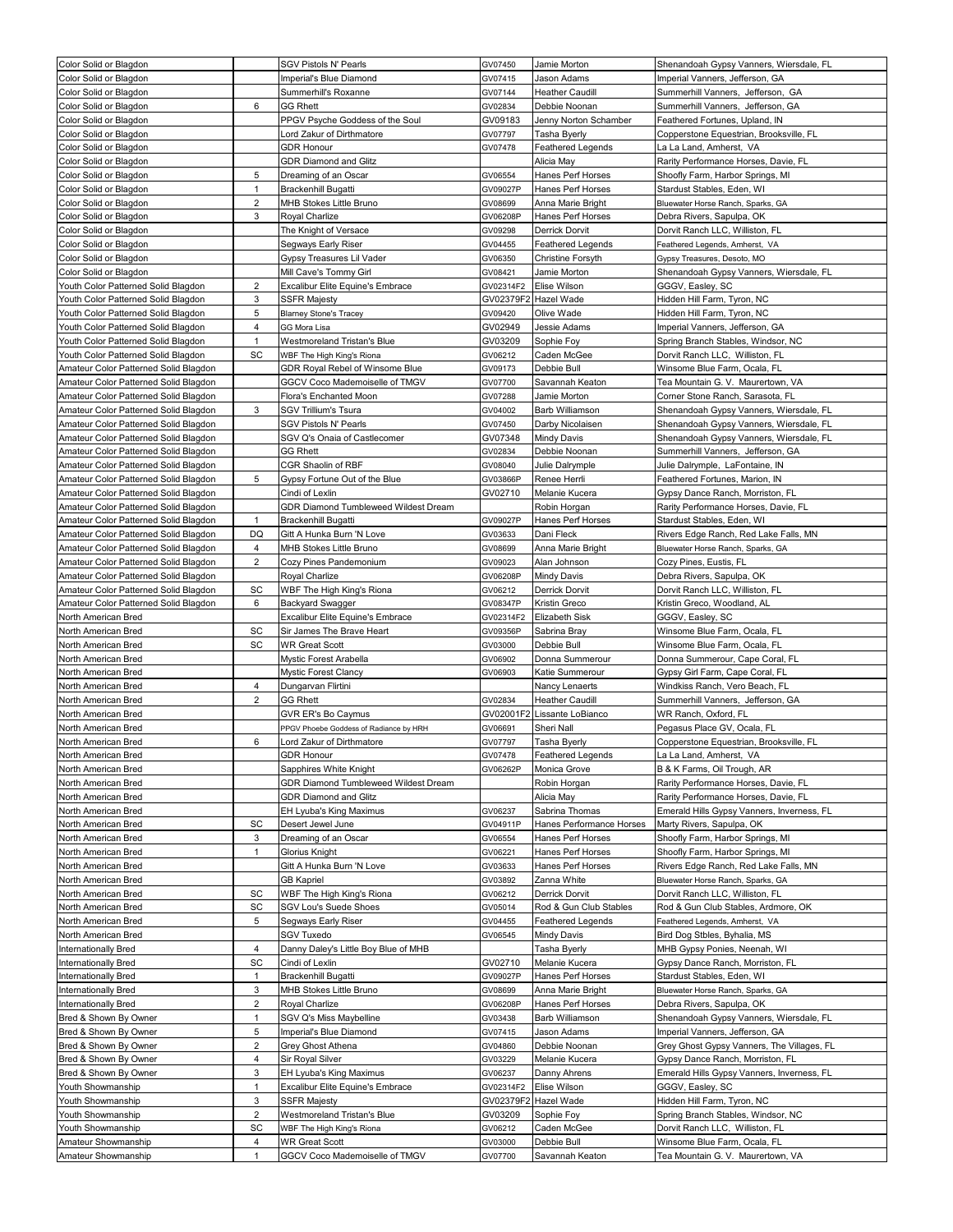| Amateur Showmanship                                          | 3              | SGV Q's Miss Maybelline                       | GV03438             | Darby Nicolaisen                | Shenandoah Gypsy Vanners, Wiersdale, FL                       |
|--------------------------------------------------------------|----------------|-----------------------------------------------|---------------------|---------------------------------|---------------------------------------------------------------|
| Amateur Showmanship                                          |                | <b>GDR Sir Royal Silvertini</b>               | GV07136             | Debbie Bull                     | Winsome Blue Farm, Ocala, FL                                  |
| Amateur Showmanship                                          | 5              | MHB Stokes Little Bruno                       | GV08699             | Anna Marie Bright               | Bluewater Horse Ranch, Sparks, GA                             |
| Amateur Showmanship                                          | DQ             | Gitt A Hunka Burn 'N Love                     | GV03633             | Dani Fleck                      | Rivers Edge Ranch, Red Lake Falls, MN                         |
| Amateur Showmanship                                          | 2              | SGV Q's Onaia of Castlecomer                  | GV07348             | Jamie Morton                    | Shenandoah Gypsy Vanners, Wiersdale, FL                       |
| Amateur Showmanship                                          |                | Gitt A Hunka Burn 'N Love                     | GV03633             | Dani Fleck                      | Rivers Edge Ranch, Red Lake Falls, MN                         |
| Dressage Suitability In-Hand                                 |                | Excalibur Elite Equine's Embrace              | GV02314F2           | Elizabeth Sisk                  | GGGV, Easley, SC                                              |
| Dressage Suitability In-Hand                                 |                | GDR Sir Royal Silvertini                      | GV07136             | Sabrina Bray                    | Winsome Blue Farm, Ocala, FL                                  |
| Dressage Suitability In-Hand                                 | SC             | Meadows Indian Summer                         |                     | Irene Leonard                   | Rock Pointe Ranch, Floral City, FL                            |
| Dressage Suitability In-Hand                                 | SC             | AKH Abby's Total Eclipse                      | GV05678             | Nancy Lenaerts                  | Scotchmans Glen Gypsies, Earllville, MD                       |
| Dressage Suitability In-Hand<br>Dressage Suitability In-Hand | SC             | Dungarvan Flirtini                            |                     | Nancy Lenaerts                  | Windkiss Ranch, Vero Beach, FL<br>Kristin Greco, Woodland, AL |
| Dressage Suitability In-Hand                                 |                | Backyard Swagger<br>GG Mora Lisa              | GV08347P<br>GV02949 | Kat Wiegand<br>Heather Caudill  | Imperial Vanners, Jefferson, GA                               |
| Dressage Suitability In-Hand                                 | 5              | Grey Ghost Athena                             | GV04860             | Heather Caudill                 | Grey Ghost Gypsy Vanners, The Villages, FL                    |
| Dressage Suitability In-Hand                                 |                | Faith's Hope                                  | GV05292             | <b>Heather Caudill</b>          | Galloping W Ranch, Belleview, FL                              |
| Dressage Suitability In-Hand                                 |                | Trinity Meadows Mama Mia                      | GV05258             | Heather Caudill                 | Galloping W Ranch, Belleview, FL                              |
| Dressage Suitability In-Hand                                 | 6              | Summerhill's Roxanne                          | GV07144             | Heather Caudill                 | Summerhill Vanners, Jefferson, GA                             |
| Dressage Suitability In-Hand                                 |                | Summerhill Walking in Memphis                 | GV07151             | Heather Caudill                 | Summerhill Vanners, Jefferson, GA                             |
| Dressage Suitability In-Hand                                 | $\mathbf{1}$   | <b>GG Rhett</b>                               | GV02834             | Heather Caudill                 | Summerhill Vanners, Jefferson, GA                             |
| Dressage Suitability In-Hand                                 |                | GVR ER's Bo Caymus                            | GV02001F2           | <b>Heather Caudill</b>          | WR Ranch, Oxford, FL                                          |
| Dressage Suitability In-Hand                                 | 4              | <b>RGF Rembrandt</b>                          | GV04427P            | Heather Caudill                 | Rambling Gypsy Farm, Ocala, FL                                |
| Dressage Suitability In-Hand                                 |                | ord Zakur of Dirthmatore                      | GV07797             | Rachel Quires                   | Copperstone Equestrian, Brooksville, FL                       |
| Dressage Suitability In-Hand                                 |                | <b>GDR Honour</b>                             | GV07478             | <b>Feathered Legends</b>        | La La Land, Amherst, VA                                       |
| Dressage Suitability In-Hand                                 | 3              | Desert Jewel June                             | GV04911P            | Hanes Perf Horses               | Marty Rivers, Sapulpa, OK                                     |
| Dressage Suitability In-Hand                                 |                | Dreaming of an Oscar                          | GV06554             | Hanes Perf Horses               | Shoofly Farm, Harbor Springs, MI                              |
| Dressage Suitability In-Hand                                 |                | Glorius Knight                                | GV06221             | Hanes Perf Horses               | Shoofly Farm, Harbor Springs, MI                              |
| Dressage Suitability In-Hand                                 |                | Brackenhill Bugatti                           | GV09027P            | Hanes Perf Horses               | Stardust Stables, Eden, WI                                    |
| Dressage Suitability In-Hand                                 | $\overline{2}$ | GG Kiss Me Kate                               | GV03449             | Samantha Crook                  | Rod & Gun Club Stables, Ardmore, OK                           |
| Dressage Suitability In-Hand                                 |                | Segways Early Riser                           | GV04455             | <b>Feathered Legends</b>        | Feathered Legends, Amherst, VA                                |
| <b>Pleasure Driving</b>                                      | $\overline{4}$ | Bonni Rock Pointe Ranch                       | GV06706             | Nancy Lenaerts                  | Bobby Elsey, Charleson, NC                                    |
| Pleasure Driving                                             | $\overline{2}$ | Dungarvan Flirtini                            |                     | Peter Proost                    | Windkiss Ranch, Vero Beach, FL                                |
| Pleasure Driving                                             |                | Fifty Shades of Bay Pock Pointe Ranch         | GV06149             | Robert Hudson                   | Stable Kings, Naples, FL                                      |
| Pleasure Driving                                             |                | Danny Daley's Little Boy Blue of MHB          |                     | Tasha Byerly                    | MHB Gypsy Ponies, Neenah, WI                                  |
| Pleasure Driving                                             | 5              | Gitt A Hunka Burn 'N Love                     | GV03633             | <b>Taylor Hanes</b>             | Rivers Edge Ranch, Red Lake Falls, MN                         |
| Pleasure Driving                                             | 6              | MHB Stokes Little Bruno                       | GV08699             | Anna Marie Bright               | Bluewater Horse Ranch, Sparks, GA                             |
| <b>Pleasure Driving</b>                                      | 3              | WBF The High King's Riona                     | GV06212             | Derrick Dorvit                  | Dorvit Ranch LLC, Williston, FL                               |
| <b>Pleasure Driving</b>                                      | 1              | GG Kiss Me Kate                               | GV03449             | Gene Brown                      | Rod & Gun Club Stables, Ardmore, OK                           |
| Amateur Pleasure Driving                                     | 3              | Fifty Shades of Bay Pock Pointe Ranch         | GV06149             | Robert Hudson                   | Stable Kings, Naples, FL                                      |
| Amateur Pleasure Driving                                     | SC             | IHF Baileys Irish Cream                       | GV05968             | Carita Wall                     | New River Farms, Brooker, FL                                  |
| Amateur Pleasure Driving                                     | DQ             | Gitt A Hunka Burn 'N Love                     | GV03633             | Dani Fleck                      | Rivers Edge Ranch, Red Lake Falls, MN                         |
| Amateur Pleasure Driving                                     | 4              | MHB Stokes Little Bruno                       | GV08699             | Anna Marie Bright               | Bluewater Horse Ranch, Sparks, GA                             |
| Amateur Pleasure Driving                                     | $\overline{2}$ | WBF The High King's Riona                     | GV06212             | Derrick Dorvit                  | Dorvit Ranch LLC, Williston, FL                               |
| Amateur Pleasure Driving                                     | 1              | GG Kiss Me Kate                               | GV03449             | Samantha Crook                  | Rod & Gun Club Stables, Ardmore, OK                           |
| Ladies Driving                                               | $\overline{2}$ | Bonni Rock Pointe Ranch<br>Dungarvan Flirtini | GV06706             | Nancy Lenaerts<br>Irene Leonard | Bobby Elsey, Charleson, NC<br>Windkiss Ranch, Vero Beach, FL  |
| Ladies Driving<br>Ladies Driving                             | 6              | Fifty Shades of Bay Pock Pointe Ranch         | GV06149             | Josy Lind                       | Stable Kings, Naples, FL                                      |
| Ladies Driving                                               |                | Danny Daley's Little Boy Blue of MHB          |                     | Tasha Byerly                    | MHB Gypsy Ponies, Neenah, WI                                  |
| Ladies Driving                                               | 4              | Gitt A Hunka Burn 'N Love                     | GV03633             | Dani Fleck                      | Rivers Edge Ranch, Red Lake Falls, MN                         |
| Ladies Driving                                               | 5              | MHB Stokes Little Bruno                       | GV08699             | Anna Marie Bright               | Bluewater Horse Ranch, Sparks, GA                             |
| Ladies Driving                                               | 3              | WBF The High King's Riona                     | GV06212             | Shelby Radar                    | Dorvit Ranch LLC, Williston, FL                               |
| Ladies Driving                                               | $\overline{1}$ | GG Kiss Me Kate                               | GV03449             | Samantha Crook                  | Rod & Gun Club Stables, Ardmore, OK                           |
| Gentlemens Driving                                           | $\overline{2}$ | Bonni Rock Pointe Ranch                       | GV06706             | <b>Todd Waara</b>               | Bobby Elsey, Charleson, NC                                    |
| <b>Gentlemens Driving</b>                                    |                | Dungarvan Flirtini                            |                     | Peter Proost                    | Windkiss Ranch, Vero Beach, FL                                |
| <b>Gentlemens Driving</b>                                    | 4              | Fifty Shades of Bay Pock Pointe Ranch         | GV06149             | Robert Hudson                   | Stable Kings, Naples, FL                                      |
| <b>Gentlemens Driving</b>                                    | 5              | Danny Daley's Little Boy Blue of MHB          |                     | George Bush                     | MHB Gypsy Ponies, Neenah, WI                                  |
| <b>Gentlemens Driving</b>                                    | 6              | Gitt A Hunka Burn 'N Love                     | GV03633             | <b>Taylor Hanes</b>             | Rivers Edge Ranch, Red Lake Falls, MN                         |
| <b>Gentlemens Driving</b>                                    | 3              | WBF The High King's Riona                     | GV06212             | Derrick Dorvit                  | Dorvit Ranch LLC, Williston, FL                               |
| Gentlemens Driving                                           | 1              | GG Kiss Me Kate                               | GV03449             | Gene Brown                      | Rod & Gun Club Stables, Ardmore, OK                           |
| Liberty Age 2 & Up                                           |                | Excalibur Elite Equine's Embrace              | GV02314F2           | Elizabeth Sisk                  | GGGV, Easley, SC                                              |
| Liberty Age 2 & Up                                           | 5              | Bonni Rock Pointe Ranch                       | GV06706             | Nancy Lenaerts                  | Bobby Elsey, Charleson, NC                                    |
| Liberty Age 2 & Up                                           |                | AKH Abby's Total Eclipse                      | GV05678             | Nancy Lenaerts                  | Scotchmans Glen Gypsies, Earllville, MD                       |
| Liberty Age 2 & Up                                           |                | Dungarvan Flirtini                            |                     | Nancy Lenaerts                  | Windkiss Ranch, Vero Beach, FL                                |
| Liberty Age 2 & Up                                           |                | Fifty Shades of Bay Pock Pointe Ranch         | GV06149             | Nancy Lenaerts                  | Stable Kings, Naples, FL                                      |
| Liberty Age 2 & Up                                           |                | GGCV Coco Mademoiselle of TMGV                | GV07700             | Savannah Keaton                 | Tea Mountain G. V. Maurertown, VA                             |
| Liberty Age 2 & Up                                           |                | <b>WHR Tiny Dancer</b>                        | GV06556             | Kat Wiegand                     | Laughing Horse Farms, Woodland, AL                            |
| Liberty Age 2 & Up                                           | SC             | WR Cool Hand Luke                             | GV01545F2           | Darby Nicolaisen                | Shenadoah Gypsy Vanner, Weirsdale, FL                         |
| Liberty Age 2 & Up                                           | DQ             | Lord Zakur of Dirthmatore                     | GV07797             | Rachel Quires                   | Copperstone Equestrian, Brooksville, FL                       |
| Liberty Age 2 & Up                                           |                | Westmoreland Tristan's Blue                   | GV03209             | Sophie Foy                      | Spring Branch Stables, Windsor, NC                            |
| Liberty Age 2 & Up                                           | DQ             | Sapphires White Knight                        | GV06262P            | Monica Grove                    | B & K Farms, Oil Trough, AR                                   |
| Liberty Age 2 & Up                                           |                | CaraVanner's the Sadler Mare                  | GV03943             | Haley Lawson                    | RC Ranch, Floral City, FL                                     |
| Liberty Age 2 & Up                                           |                | <b>GDR Diamond and Glitz</b>                  |                     | Robin Horgan                    | Rarity Performance Horses, Davie, FL                          |
| Liberty Age 2 & Up                                           | 3              | Dreaming of an Oscar                          | GV06554             | Hanes Perf Horses               | Shoofly Farm, Harbor Springs, MI                              |
| Liberty Age 2 & Up                                           |                | Glorius Knight                                | GV06221             | Hanes Performance Horses        | Shoofly Farm, Harbor Springs, MI                              |
| Liberty Age 2 & Up                                           |                | Brackenhill Bugatti                           | GV09027P            | Hanes Perf Horses               | Stardust Stables, Eden, WI                                    |
| Liberty Age 2 & Up                                           |                | WBF The High King's Riona                     | GV06212             | Derrick Dorvit                  | Dorvit Ranch LLC, Williston, FL                               |
| Liberty Age 2 & Up                                           | 6              | SGV Maybelline's Lou Sky                      | GV05298             | Windkiss Ranch                  | Windkiss Ranch LLC, Vero Beach, FL                            |
| Liberty Age 2 & Up                                           | 1              | Segways Early Riser                           | GV04455             | Feathered Legends               | Feathered Legends, Amherst, VA                                |
| Liberty Age 2 & Up                                           | $\overline{2}$ | Gypsy Treasures Lil Vader                     | GV06350             | Christine Forsyth               | Gypsy Treasures, Desoto, MO                                   |
| Liberty Age 2 & Up                                           |                | <b>GB Kapriel</b>                             | GV03892             | Zanna White                     | Bluewater Horse Ranch, Sparks, GA                             |
| Liberty Age 2 & Up                                           |                | MHB Stokes Little Bruno                       | GV08699             | Anna Marie Bright               | Bluewater Horse Ranch, Sparks, GA                             |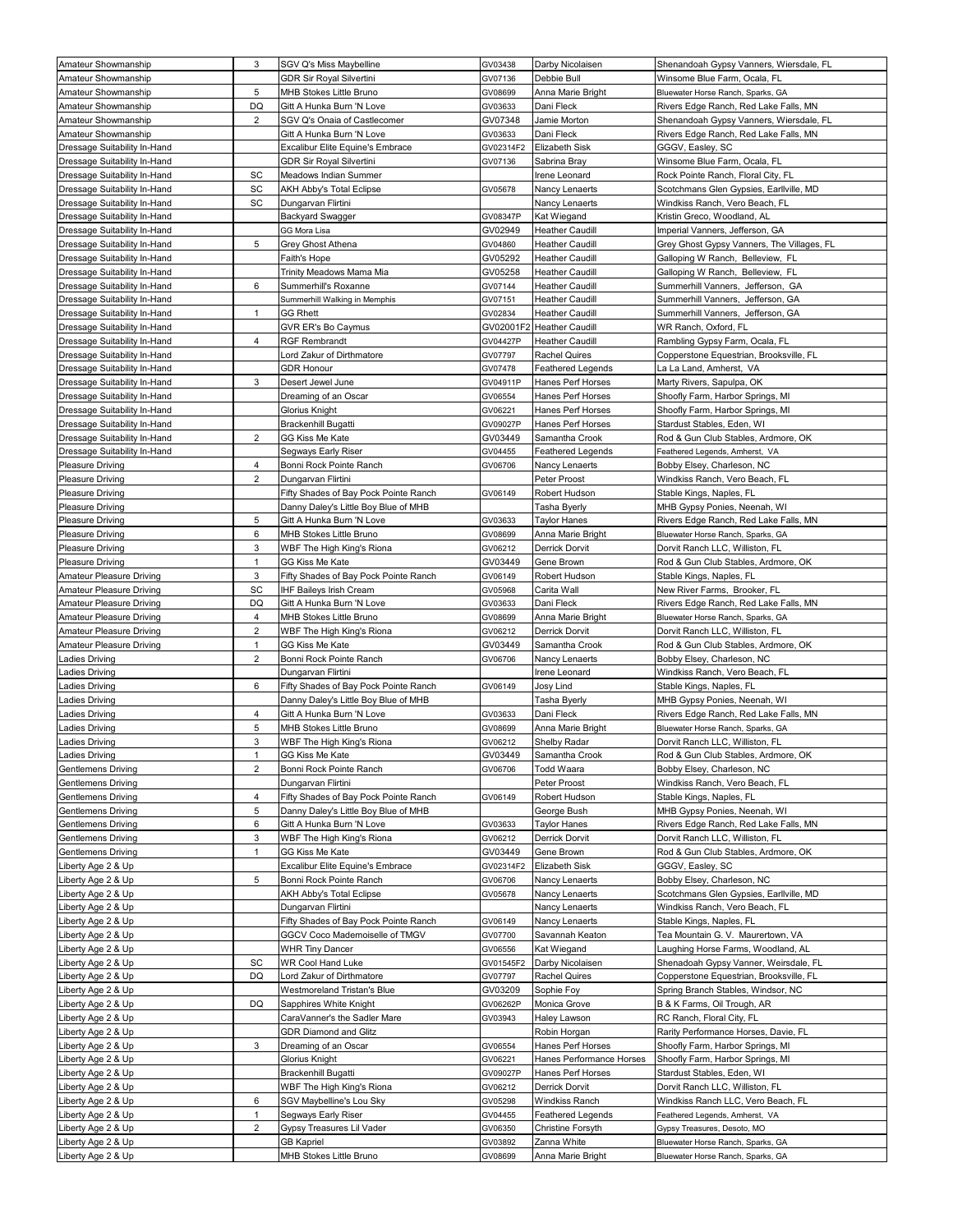| Liberty Age 2 & Up                               | 4              | G G Rhett                                                 | GV02834                | <b>Heather Caudill</b>       | Summerhill Vanners, Jefferson, GA                                       |
|--------------------------------------------------|----------------|-----------------------------------------------------------|------------------------|------------------------------|-------------------------------------------------------------------------|
| Trail In-Hand Jr Horse                           |                | Sir James The Brave Heart                                 | GV09356P               | Sabrina Bray                 | Winsome Blue Farm, Ocala, FL                                            |
| Trail In-Hand Jr Horse                           | 4              | <b>GDR Sir Royal Silvertini</b>                           | GV07136                | Sabrina Bray                 | Winsome Blue Farm, Ocala, FL                                            |
| Trail In-Hand Jr Horse                           |                | Bonni Rock Pointe Ranch                                   | GV06706                | Nancy Lenaerts               | Bobby Elsey, Charleson, NC                                              |
| Trail In-Hand Jr Horse                           | 2              | Fifty Shades of Bay Pock Pointe Ranch                     | GV06149                | Nancy Lenaerts               | Stable Kings, Naples, FL                                                |
| Trail In-Hand Jr Horse                           | 5              | GGCV Coco Mademoiselle of TMGV                            | GV07700                | Savannah Keaton              | Tea Mountain G. V. Maurertown, VA                                       |
| Trail In-Hand Jr Horse                           |                | SGV Pistols N' Pearls                                     | GV07450                | Jamie Morton                 | Shenandoah Gypsy Vanners, Wiersdale, FL                                 |
| Trail In-Hand Jr Horse                           |                | SGV Q's Onaia of Castlecomer                              | GV07348                | Kenny Knowllton              | Shenandoah Gypsy Vanners, Wiersdale, FL                                 |
| Trail In-Hand Jr Horse                           |                | Summerhill Walking in Memphis                             | GV07151                | Heather Caudill              | Summerhill Vanners, Jefferson, GA                                       |
| Trail In-Hand Jr Horse                           | 3              | PPGV Phoebe Goddess of Radiance by HRH                    | GV06691                | Sheri Nall                   | Pegasus Place GV, Ocala, FL                                             |
| Trail In-Hand Jr Horse<br>Trail In-Hand Jr Horse |                | Lord Zakur of Dirthmatore                                 | GV07797                | Rachel Quires<br>George Bush | Copperstone Equestrian, Brooksville, FL<br>MHB Gypsy Ponies, Neenah, WI |
| Trail In-Hand Jr Horse                           | $\mathbf{1}$   | Danny Daley's Little Boy Blue of MHB<br><b>GDR Honour</b> | GV07478                | Feathered Legends            | La La Land, Amherst,  VA                                                |
| Trail In-Hand Jr Horse                           |                | RNG Kates Limited Edition Magnum                          |                        | Derek Maynard                | Moketes Village, Smithfield, VA                                         |
| Trail In-Hand Jr Horse                           | 6              | Glorius Knight                                            | GV06221                | Hanes Performance Horses     | Shoofly Farm, Harbor Springs, MI                                        |
| Trail In-Hand Jr Horse                           |                | WBF The High King's Riona                                 | GV06212                | Derrick Dorvit               | Dorvit Ranch LLC, Williston, FL                                         |
| Trail In-Hand Jr Horse                           |                | Victoria of Meadows Rock Pinte Ranch                      | GV08766                | Nancy Lenaerts               | Stable Kings, Naples, FL                                                |
| Trail In-Hand Sr Horse                           |                | WR Kilo by Starbuck                                       | GV02838                | Gillian Muir                 | Soaringhigh Gypsy Vanners, Parkland, FL                                 |
| Trail In-Hand Sr Horse                           |                | <b>WR Scout by Pilot</b>                                  | GV04361                | Gillian Muir                 | Soaringhigh Gypsy Vanners, Parkland, FL                                 |
| Trail In-Hand Sr Horse                           | $\overline{c}$ | Excalibur Elite Equine's Embrace                          | GV02314F2              | Elizabeth Sisk               | GGGV, Easley, SC                                                        |
| Trail In-Hand Sr Horse                           | 4              | <b>WR Great Scott</b>                                     | GV03000                | Sabrina Bray                 | Winsome Blue Farm, Ocala, FL                                            |
| Trail In-Hand Sr Horse                           |                | Meadows Indian Summer                                     |                        | Irene Leonard                | Rock Pointe Ranch, Floral City, FL                                      |
| Trail In-Hand Sr Horse                           |                | WR Cool Hand Luke                                         | GV01545F2              | Shenandoah                   | Shenadoah Gypsy Vanner, Weirsdale, FL                                   |
| Trail In-Hand Sr Horse                           |                | SGV Q's Miss Maybelline                                   | GV03438                | Kenny Knowlton               | Shenandoah Gypsy Vanners, Wiersdale, FL                                 |
| Trail In-Hand Sr Horse                           | SC             | Faith's Hope                                              | GV05292                | Heather Caudill              | Galloping W Ranch, Belleview, FL                                        |
| Trail In-Hand Sr Horse                           | SC             | Trinity Meadows Mama Mia                                  | GV05258                | Heather Caudill              | Galloping W Ranch, Belleview, FL                                        |
| Trail In-Hand Sr Horse                           | SC             | <b>GG Rhett</b>                                           | GV02834                | <b>Heather Caudill</b>       | Summerhill Vanners, Jefferson, GA                                       |
| Trail In-Hand Sr Horse                           |                | CGR Shaolin of RBF                                        | GV08040                | Julie Dalrymple              | Julie Dalrymple, LaFontaine, IN                                         |
| Trail In-Hand Sr Horse                           |                | Gypsy Fortune Out of the Blue                             | GV03866P               | Renee Herrli                 | Feathered Fortunes, Marion, IN                                          |
| Trail In-Hand Sr Horse                           |                | Oakfield Jessie's Maybe It's Maybelline                   | GV02032F               | Sergio Hernandez             | Gemstone Farm, Lithia, FL                                               |
| Trail In-Hand Sr Horse                           | 6              | Sir Royal Silver                                          | GV03229                | Melanie Kucera               | Gypsy Dance Ranch, Morriston, FL                                        |
| Trail In-Hand Sr Horse                           | SC             | GVR ER's Bo Caymus                                        | GV02001F2              | <b>Heather Caudill</b>       | WR Ranch, Oxford, FL                                                    |
| Trail In-Hand Sr Horse                           | <b>NS</b>      | SD Glamour Girl                                           | GV07909                | Monica Grove                 | Bird Dog Stables, Byhalia, MS                                           |
| Trail In-Hand Sr Horse                           |                | CaraVanner's the Sadler Mare                              | GV03943                | Heather Lawson               | RC Ranch, Floral City, FL                                               |
| Trail In-Hand Sr Horse                           |                | Anticipation N'CO                                         | GV00938F               | Amber Norris                 | Amber Norris, Lithia, FL                                                |
| Trail In-Hand Sr Horse                           |                | SWF D'Jango Jazzmine Rose of Summer                       | GV03566                | Derek Maynard                | Moketes Village, Smithfield, VA                                         |
| Trail In-Hand Sr Horse                           | 5              | Dunrovin's Aldebaran                                      | GV01965F2              | Windkiss Ranch               | Windkiss Ranch LLC, Vero Beach, FL                                      |
| Trail In-Hand Sr Horse                           |                | Dreaming of an Oscar                                      | GV06554                | Hanes Perf Horses            | Shoofly Farm, Harbor Springs, MI                                        |
| Trail In-Hand Sr Horse                           |                | Gitt A Hunka Burn 'N Love                                 | GV03633                | Taylor Hanes                 | Rivers Edge Ranch, Red Lake Falls, MN                                   |
| Trail In-Hand Sr Horse                           | 1              | GB Kapriel                                                | GV03892                | Zanna White                  | Bluewater Horse Ranch, Sparks, GA                                       |
| Trail In-Hand Sr Horse                           |                | MHB Stokes Little Bruno                                   | GV08699                | Anna Marie Bright            | Bluewater Horse Ranch, Sparks, GA                                       |
| Trail In-Hand Sr Horse                           | 3              | GG Kiss Me Kate                                           | GV03449                | Derek Maynard                | Rod & Gun Club Stables, Ardmore, OK                                     |
| Trail In-Hand Sr Horse                           |                | Segways Early Riser                                       | GV04455                | Feathered Legends            | Feathered Legends, Amherst, VA                                          |
| Trail In-Hand Sr Horse                           |                | AKH Abby's Total Eclipse                                  | GV05678                | Nancy Lenaerts               | Scotchmans Glen Gypsies, Earllville, MD                                 |
| Amateur Trail In-Hand                            | $\mathbf{1}$   | <b>WR Great Scott</b>                                     | GV03000                | Debbie Bull                  | Winsome Blue Farm, Ocala, FL                                            |
| Amateur Trail In-Hand                            | 3              | GDR Sir Royal Silvertini                                  | GV07136                | Debbie Bull                  | Winsome Blue Farm, Ocala, FL                                            |
| Amateur Trail In-Hand                            | $\overline{2}$ | GGCV Coco Mademoiselle of TMGV                            | GV07700                | Savannah Keaton              | Tea Mountain G. V. Maurertown, VA                                       |
| Amateur Trail In-Hand                            |                | WR Cool Hand Luke                                         | GV01545F2              | Jamie Morton                 | Shenadoah Gypsy Vanner, Weirsdale, FL                                   |
| Amateur Trail In-Hand                            | 5              | SGV Q's Miss Maybelline                                   | GV03438                | Darby Nicolaisen             | Shenandoah Gypsy Vanners, Wiersdale, FL                                 |
| Amateur Trail In-Hand                            |                | CGR Shaolin of RBF                                        | GV08040                | Julie Dalrymple              | Julie Dalrymple, LaFontaine, IN                                         |
| Amateur Trail In-Hand                            |                | Gypsy Fortune Out of the Blue                             | GV03866P               | Renee Herrli                 | Feathered Fortunes, Marion, IN                                          |
| Amateur Trail In-Hand                            |                | CaraVanner's the Sadler Mare                              | GV03943                | Haley Lawson                 | RC Ranch, Floral City, FL                                               |
| Amateur Trail In-Hand                            | 4              | Anticipation N'CO                                         | GV00938F               | Amber Norris                 | Amber Norris, Lithia, FL                                                |
| Amateur Trail In-Hand                            | SC             | MHB Stokes Little Bruno                                   | GV08699                | Anna Marie Bright            | Bluewater Horse Ranch, Sparks, GA                                       |
| Amateur Trail In-Hand                            |                | WBF The High King's Riona                                 | GV06212                | Derrick Dorvit               | Dorvit Ranch LLC, Williston, FL                                         |
| Amateur Trail In-Hand                            |                | GG Kiss Me Kate                                           | GV03449                | Samantha Crook               | Rod & Gun Club Stables, Ardmore, OK                                     |
| Amateur Trail In-Hand                            | DQ<br>1        | Gitt A Hunka Burn 'N Love                                 | GV03633                | Dani Fleck                   | Rivers Edge Ranch, Red Lake Falls, MN                                   |
| Youth Trail In-Hand                              | 3              | Excalibur Elite Equine's Embrace                          | GV02314F2<br>GV02379F2 | Elise Wilson<br>Hazel Wade   | GGGV, Easley, SC                                                        |
| Youth Trail In-Hand<br>Youth Trail In-Hand       | ΝS             | SSFR Majesty<br>Westmoreland Tristan's Blue               | GV03209                | Sophie Foy                   | Hidden Hill Farm, Tyron, NC<br>Spring Branch Stables, Windsor, NC       |
| Youth Trail In-Hand                              | 2              | WBF The High King's Riona                                 | GV06212                | Caden McGee                  | Dorvit Ranch LLC, Williston, FL                                         |
| Amateur Trail US WJ/WT                           | SC             | WR Great Scott                                            | GV03000                | Debbie Bull                  | Winsome Blue Farm, Ocala, FL                                            |
| Amateur Trail US WJ/WT                           | SC             | Feathered Gold Tierney of Stardust                        | GV06733                | Renee Wade                   | Hidden Hill Farm, Tyron, NC                                             |
| Amateur Trail US WJ/WT                           | 2              | WR Cool Hand Luke                                         | GV01545F2              | Jamie Morton                 | Shenadoah Gypsy Vanner, Weirsdale, FL                                   |
| Amateur Trail US WJ/WT                           | SC             | MHB Stokes Little Bruno                                   | GV08699                | Anna Marie Bright            | Bluewater Horse Ranch, Sparks, GA                                       |
| Amateur Trail US WJ/WT                           | SC             | Cozy Pines Princess Tango                                 | GV05564                | Alan Johnson                 | Cozy Pines, Eustis, FL                                                  |
| Amateur Trail US WJ/WT                           | 1              | EH Lyuba's King Maximus                                   | GV06237                | Sabrina Thomas               | Emerald Hills Gypsy Vanners, Inverness, FL                              |
| Amateur Trail US WJL/WTC                         | $\mathbf{1}$   | Anticipation N'CO                                         | GV00938F               | Amber Norris                 | Amber Norris, Lithia, FL                                                |
| Amateur Trail US WJL/WTC                         | SC             | GG Kiss Me Kate                                           | GV03449                | Samantha Crook               | Rod & Gun Club Stables, Ardmore, OK                                     |
| Amateur Trail US WJL/WTC                         | DQ             | Gitt A Hunka Burn 'N Love                                 | GV03633                | Dani Fleck                   | Rivers Edge Ranch, Red Lake Falls, MN                                   |
| Youth Trail US WJ/WT                             | $\mathbf{1}$   | Excalibur Elite Equine's Embrace                          | GV02314F2              | Elise Wilson                 | GGGV, Easley, SC                                                        |
| Youth Trail US WJ/WT                             | $\overline{2}$ | <b>SSFR Majesty</b>                                       | GV02379F2              | Hazel Wade                   | Hidden Hill Farm, Tyron, NC                                             |
| Youth Trail US WJ/WT                             | 4              | <b>Blarney Stone's Tracey</b>                             | GV09420                | Olive Wade                   | Hidden Hill Farm, Tyron, NC                                             |
| Youth Trail US WJ/WT                             | 3              | Westmoreland Tristan's Blue                               | GV03209                | Sophie Foy                   | Spring Branch Stables, Windsor, NC                                      |
| Trail US Jr Horse WJ/WT                          | 4              | Bonni Rock Pointe Ranch                                   | GV06706                | Nancy Lenaerts               | Bobby Elsey, Charleson, NC                                              |
| Trail US Jr Horse WJ/WT                          | $\sqrt{2}$     | EH Lyuba's King Maximus                                   | GV06237                | Sabrina Thomas               | Emerald Hills Gypsy Vanners, Inverness, FL                              |
| Trail US Jr Horse WJ/WT                          | DQ             | RNG Kates Limited Edition Magnum                          |                        | Derek Maynard                | Moketes Village, Smithfield, VA                                         |
| Trail US Jr Horse WJ/WT                          | $\mathbf{1}$   | Windkiss Warrior                                          | GV05691                | Windkiss Ranch               | Windkiss Ranch LLC, Vero Beach, FL                                      |
| Trail US Jr Horse WJ/WT                          | 5              | KSF The Secret Fire                                       | GV06202P               | Windkiss Ranch               | Windkiss Ranch LLC, Vero Beach, FL                                      |
| Trail US Jr Horse WJ/WT                          | 3              | Gypsy Treasures Lil Vader                                 | GV06350                | Christine Forsyth            | Gypsy Treasures, Desoto, MO                                             |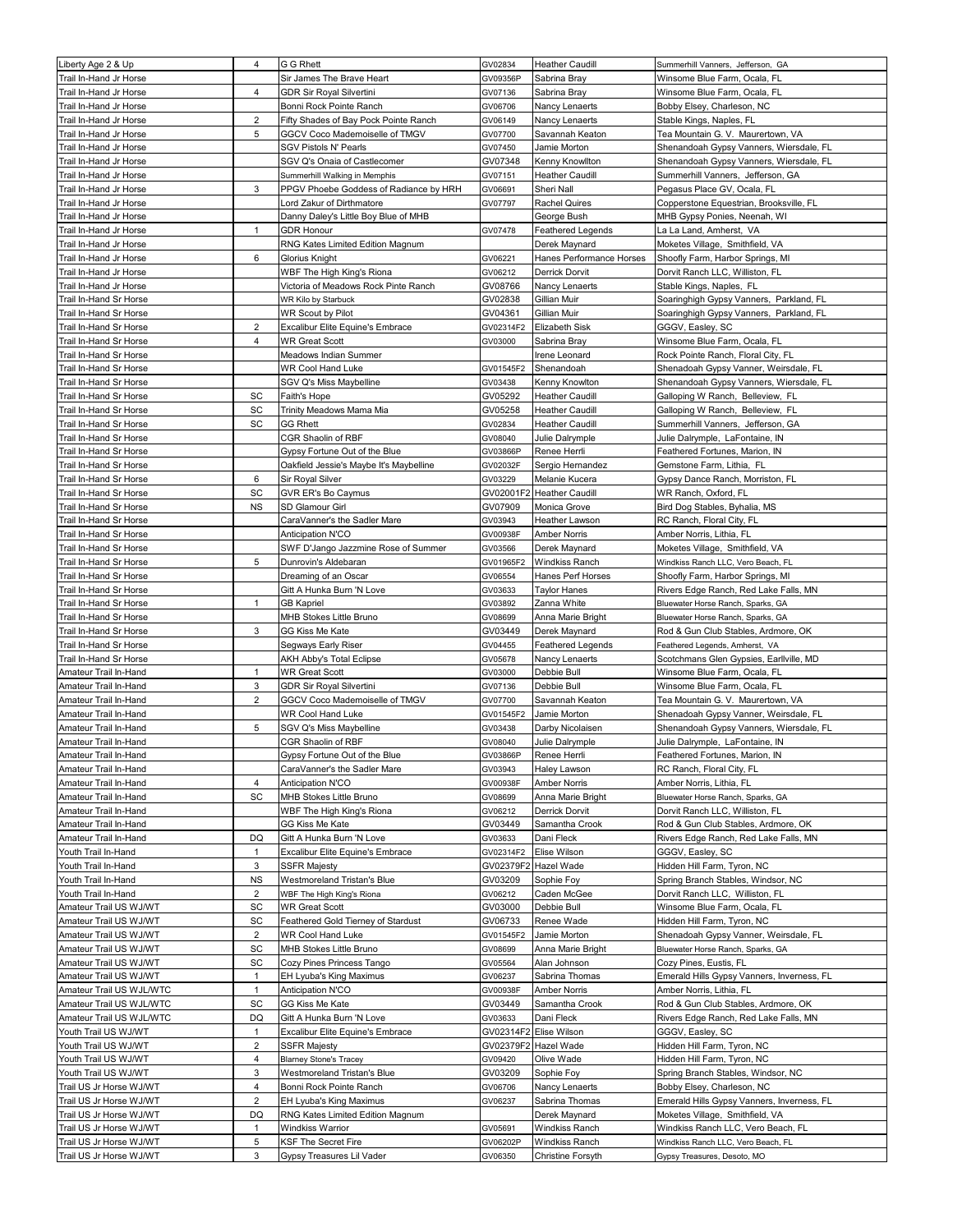| Trail US Sr Horse WJ/WT                                | $\mathbf{1}$   | Excalibur Elite Equine's Embrace        |           | GV02314F2 Elise Wilson   | GGGV, Easley, SC                                                  |
|--------------------------------------------------------|----------------|-----------------------------------------|-----------|--------------------------|-------------------------------------------------------------------|
| Trail US Sr Horse WJ/WT                                | SC             | Feathered Gold Tierney of Stardust      | GV06733   | Renee Wade               | Hidden Hill Farm, Tyron, NC                                       |
| Trail US Sr Horse WJ/WT                                |                | Meadows Indian Summer                   |           | Irene Leonard            | Rock Pointe Ranch, Floral City, FL                                |
| Trail US Sr Horse WJ/WT                                |                | <b>Backyard Swagger</b>                 | GV08347P  | Kat Wiegand              | Kristin Greco, Woodland, AL                                       |
| Trail US Sr Horse WJ/WT                                |                | WR Cool Hand Luke                       | GV01545F2 | Shenandoah               | Shenadoah Gypsy Vanner, Weirsdale, FL                             |
| Trail US Sr Horse WJ/WT                                | SC             | SD Itsy Bitsy Flash Dance of PPGV       | GV02589   | Sheri Nall               | Pegasus Place GV, Ocala, FL                                       |
| Trail US Sr Horse WJ/WT                                |                | Sir Royal Silver                        | GV03229   | Sabrina Bray             | Gypsy Dance Ranch, Morriston, FL                                  |
| Trail US Sr Horse WJ/WT                                |                | SD Glamour Girl                         | GV07909   | Monica Grove             | Bird Dog Stables, Byhalia, MS                                     |
| Trail US Sr Horse WJ/WT                                | 3              | SWF D'Jango Jazzmine Rose of Summer     | GV03566   | Derek Maynard            | Moketes Village, Smithfield, VA                                   |
| Trail US Sr Horse WJ/WT                                | 5              | <b>GB Kapriel</b>                       | GV03892   | Zanna White              | Bluewater Horse Ranch, Sparks, GA                                 |
| Trail US Sr Horse WJ/WT                                | SC             | MHB Stokes Little Bruno                 | GV08699   | Anna Marie Bright        | Bluewater Horse Ranch, Sparks, GA                                 |
| Trail US Sr Horse WJ/WT                                | 6              | Segways Early Riser                     | GV04455   | <b>Feathered Legends</b> | Feathered Legends, Amherst, VA                                    |
| Trail US Sr Horse WJ/WT                                | $\overline{2}$ | SGV Q's Miss Maybelline                 | GV03438   | Kenny Knowlton           | Shenandoah Gypsy Vanners, Wiersdale, FL                           |
| Trail US Sr Horse WJ/WT                                | SC             | Oakfield Jessie's Maybe It's Maybelline | GV02032F  | Sergio Hernandez         | Gemstone Farm, Lithia, FL                                         |
| Trail US Sr Horse WJ/WT                                | $\overline{4}$ | PPGV Psyche Goddess of the Soul         | GV09183   | Jenny Norton Schamber    | Feathered Fortunes, Upland, IN                                    |
| Trail All Ages WJL/WTC                                 | 5              | Excalibur Elite Equine's Embrace        | GV02314F2 | <b>Elizabeth Sisk</b>    | GGGV, Easley, SC                                                  |
| Trail All Ages WJL/WTC                                 |                | <b>WR Great Scott</b>                   | GV03000   | Sabrina Bray             | Winsome Blue Farm, Ocala, FL                                      |
| Trail All Ages WJL/WTC                                 | 6              | Fifty Shades of Bay Pock Pointe Ranch   | GV06149   | Josy Lind                | Stable Kings, Naples, FL                                          |
| Trail All Ages WJL/WTC                                 | SC             | <b>WHR Tiny Dancer</b>                  | GV06556   | Kat Wiegand              | Laughing Horse Farms, Woodland, AL                                |
| Trail All Ages WJL/WTC                                 | $\overline{2}$ | Oakfield Jessie's Maybe It's Maybelline | GV02032F  | Sergio Hernandez         | Gemstone Farm, Lithia,  FL                                        |
| Trail All Ages WJL/WTC                                 | $\overline{4}$ | Anticipation N'CO                       | GV00938F  | Amber Norris             | Amber Norris, Lithia, FL                                          |
| Trail All Ages WJL/WTC                                 | 3              | Dunrovin's Aldebaran                    | GV01965F2 | Windkiss Ranch           | Windkiss Ranch LLC, Vero Beach, FL                                |
| Trail All Ages WJL/WTC                                 | SC             | Dreaming of an Oscar                    | GV06554   | Hanes Perf Horses        | Shoofly Farm, Harbor Springs, MI                                  |
| Trail All Ages WJL/WTC                                 |                | Gitt A Hunka Burn 'N Love               | GV03633   | Taylor Hanes             | Rivers Edge Ranch, Red Lake Falls, MN                             |
| Trail All Ages WJL/WTC                                 | $\mathbf{1}$   | Cozy Pines Princess Tango               | GV05564   | Kayla Mcbath             | Cozy Pines, Eustis, FL                                            |
| Trail All Ages WJL/WTC                                 | SC             | GG Kiss Me Kate                         | GV03449   | Derek Maynard            | Rod & Gun Club Stables, Ardmore, OK                               |
| Dressage Suitability US WT                             | 4              | <b>WR Scout by Pilot</b>                | GV04361   | Gillian Muir             | Soaringhigh Gypsy Vanners, Parkland, FL                           |
| Dressage Suitability US WT                             | 6              | Excalibur Elite Equine's Embrace        | GV02314F2 | Elise Wilson             | GGGV, Easley, SC                                                  |
| Dressage Suitability US WT                             |                | Feathered Gold Tierney of Stardust      | GV06733   | Renee Wade               | Hidden Hill Farm, Tyron, NC                                       |
| Dressage Suitability US WT                             |                | <b>Blarney Stone's Tracey</b>           | GV09420   | Olive Wade               | Hidden Hill Farm, Tyron, NC                                       |
| Dressage Suitability US WT                             |                | Meadows Indian Summer                   |           | Irene Leonard            | Rock Pointe Ranch, Floral City, FL                                |
| Dressage Suitability US WT                             |                | <b>Backyard Swagger</b>                 | GV08347P  | Kat Wiegand              | Kristin Greco, Woodland, AL                                       |
| Dressage Suitability US WT                             | $\mathbf{1}$   | <b>RGF Rembrandt</b>                    | GV04427P  | <b>Heather Caudill</b>   | Rambling Gypsy Farm, Ocala, FL                                    |
| Dressage Suitability US WT                             |                | SD Itsy Bitsy Flash Dance of PPGV       | GV02589   | Sheri Nall               | Pegasus Place GV, Ocala, FL                                       |
| Dressage Suitability US WT                             | 5              | Sir Royal Silver                        | GV03229   | Sabrina Bray             | Gypsy Dance Ranch, Morriston, FL                                  |
| Dressage Suitability US WT                             | 3              | SD Glamour Girl                         | GV07909   | Monica Grove             | Bird Dog Stables, Byhalia, MS                                     |
| Dressage Suitability US WT                             | SC             | GDR Pandora's Golden Key                |           | Alexa Snyder             | Rarity Performance Horses, Davie, FL                              |
| Dressage Suitability US WT                             |                | GDR Diamond and Glitz                   |           | Alicia May               | Rarity Performance Horses, Davie, FL                              |
| Dressage Suitability US WT                             |                | EH Lyuba's King Maximus                 | GV06237   | Sabrina Thomas           | Emerald Hills Gypsy Vanners, Inverness, FL                        |
| Dressage Suitability US WT                             | 2              | SWF D'Jango Jazzmine Rose of Summer     | GV03566   | Kris Montgomery          | Moketes Village, Smithfield, VA                                   |
| Dressage Suitability US WT                             |                | KSF The Secret Fire                     | GV06202P  | Windkiss Ranch           | Windkiss Ranch LLC, Vero Beach, FL                                |
| Dressage Suitability US WT                             |                | Brackenhill Bugatti                     | GV09027P  | Hanes Perf Horses        | Stardust Stables, Eden, WI                                        |
| Dressage Suitability US WT                             |                | <b>GB Kapriel</b>                       | GV03892   | Zanna White              | Bluewater Horse Ranch, Sparks, GA                                 |
| Dressage Suitability US WT                             |                | MHB Stokes Little Bruno                 | GV08699   | Anna Marie Bright        | Bluewater Horse Ranch, Sparks, GA                                 |
| Dressage Suitability US WT                             | SC             | <b>SGV Lou's Suede Shoes</b>            | GV05014   | Christoph Schroder       | Rod & Gun Club Stables, Ardmore, OK                               |
| Dressage Suitability US WT                             |                | Gypsy Treasures Lil Vader               | GV06350   | Christine Forsyth        | Gypsy Treasures, Desoto, MO                                       |
| Dressage Suitability US WT                             |                | Segways Early Riser                     | GV04455   | Charlie Roberson         | Feathered Legends, Amherst, VA                                    |
| Dressage Suitability US WTC                            | 6              | WR Kilo by Starbuck                     | GV02838   | Gillian Muir             | Soaringhigh Gypsy Vanners, Parkland, FL                           |
| Dressage Suitability US WTC                            |                | Excalibur Elite Equine's Embrace        | GV02314F2 | Elizabeth Sisk           | GGGV, Easley, SC                                                  |
| Dressage Suitability US WTC                            |                | <b>WR Great Scott</b>                   | GV03000   | Sabrina Bray             | Winsome Blue Farm, Ocala, FL                                      |
| Dressage Suitability US WTC                            |                | <b>SSFR Majesty</b>                     |           | GV02379F2 Hazel Wade     | Hidden Hill Farm, Tyron, NC                                       |
| Dressage Suitability US WTC                            |                | Fifty Shades of Bay Pock Pointe Ranch   | GV06149   | Josy Lind                | Stable Kings, Naples, FL                                          |
| Dressage Suitability US WTC                            | $\mathbf{1}$   | <b>GG Rhett</b>                         | GV02834   | <b>Heather Caudill</b>   | Summerhill Vanners, Jefferson, GA                                 |
| Dressage Suitability US WTC                            |                | SWF Roses are Red Violets are Blue      | GV0240    | Kris Montgomery          | Moketes Village, Smithfield, VA                                   |
| Dressage Suitability US WTC                            | 4              | Dunrovin's Aldebaran                    | GV01965F2 | Windkiss Ranch           | Windkiss Ranch LLC, Vero Beach, FL                                |
| Dressage Suitability US WTC                            |                | Desert Jewel June                       | GV04911P  | Taylor Hanes             | Marty Rivers, Sapulpa, OK                                         |
| Dressage Suitability US WTC                            | 5              | Dreaming of an Oscar                    | GV06554   | Hanes Perf Horses        | Shoofly Farm, Harbor Springs, MI                                  |
| Dressage Suitability US WTC                            | 3              | SGV Maybelline's Lou Sky                | GV05298   | Windkiss Ranch           | Windkiss Ranch LLC, Vero Beach, FL                                |
| Dressage Suitability US WTC                            | $\overline{2}$ | GG Kiss Me Kate                         | GV03449   | Christoff Schoeder       | Rod & Gun Club Stables, Ardmore, OK                               |
| Dressage Suitability US WTC                            |                | Oakfield Jessie's Maybe It's Maybelline | GV02032F  | Sergio Hernandez         | Gemstone Farm, Lithia, FL                                         |
| Amateur Dressage Suitability US WT                     | 2              | <b>WR Great Scott</b>                   | GV03000   | Debbie Bull              | Winsome Blue Farm, Ocala, FL                                      |
| Amateur Dressage Suitability US WT                     | 5              | Feathered Gold Tierney of Stardust      | GV06733   | Renee Wade               | Hidden Hill Farm, Tyron, NC                                       |
| Amateur Dressage Suitability US WT                     | $\mathbf{1}$   | GG Mora Lisa                            | GV02949   | Debbie Noonan            | Imperial Vanners, Jefferson, GA                                   |
| Amateur Dressage Suitability US WT                     | 6              | CaraVanner's the Sadler Mare            | GV03943   | Haley Lawson             | RC Ranch, Floral City, FL                                         |
| Amateur Dressage Suitability US WT                     |                | GDR Pandora's Golden Key                |           | Alexa Snyder             | Rarity Performance Horses, Davie, FL                              |
| Amateur Dressage Suitability US WT                     | 4              | Desert Jewel June                       | GV04911P  | Charlie Roberson         | Marty Rivers, Sapulpa, OK                                         |
| Amateur Dressage Suitability US WT                     | SC             | MHB Stokes Little Bruno                 | GV08699   | Anna Marie Bright        | Bluewater Horse Ranch, Sparks, GA                                 |
| Amateur Dressage Suitability US WT                     | SC             | SGV Lou's Suede Shoes                   | GV05014   | Samantha Crook           | Rod & Gun Club Stables, Ardmore, OK                               |
| Amateur Dressage Suitability US WT                     | 3              | Oakfield Jessie's Maybe It's Maybelline | GV02032F  | Cindy Evers              | Gemstone Farm, Lithia, FL                                         |
| Amateur Dressage Suitability US WTC                    | 1              | Desert Jewel June                       | GV04911P  | Anna Reeder              | Marty Rivers, Sapulpa, OK                                         |
| Amateur Dressage Suitability US WTC                    | DQ             | Gitt A Hunka Burn 'N Love               | GV03633   | Dani Fleck               | Rivers Edge Ranch, Red Lake Falls, MN                             |
| Amateur Dressage Suitability US WTC                    | SC             | GG Kiss Me Kate                         | GV03449   | Samantha Crook           | Rod & Gun Club Stables, Ardmore, OK                               |
| Amateur Dressage Suitability US WTC                    | 3              | Anticipation N'CO                       | GV00938F  | Amber Norris             | Amber Norris, Lithia, FL                                          |
| Dressage Equitation US WT                              | 1              | WR Scout by Pilot                       | GV04361   | Gillian Muir             | Soaringhigh Gypsy Vanners, Parkland, FL                           |
| Dressage Equitation US WT                              | $\overline{2}$ | Excalibur Elite Equine's Embrace        | GV02314F2 | Elise Wilson             | GGGV, Easley, SC                                                  |
|                                                        | SC             | Meadows Indian Summer                   |           | Irene Leonard            |                                                                   |
| Dressage Equitation US WT                              | 5              | SD Itsy Bitsy Flash Dance of PPGV       | GV02589   | Sheri Nall               | Rock Pointe Ranch, Floral City, FL<br>Pegasus Place GV, Ocala, FL |
| Dressage Equitation US WT<br>Dressage Equitation US WT | SC             |                                         |           | Alicia May               |                                                                   |
|                                                        |                | GDR Diamond and Glitz                   |           |                          | Rarity Performance Horses, Davie, FL                              |
| Dressage Equitation US WT<br>Dressage Equitation US WT | 3              | <b>GB Kapriel</b>                       | GV03892   | Zanna White              | Bluewater Horse Ranch, Sparks, GA                                 |
|                                                        | SC             | MHB Stokes Little Bruno                 | GV08699   | Anna Marie Bright        | Bluewater Horse Ranch, Sparks, GA                                 |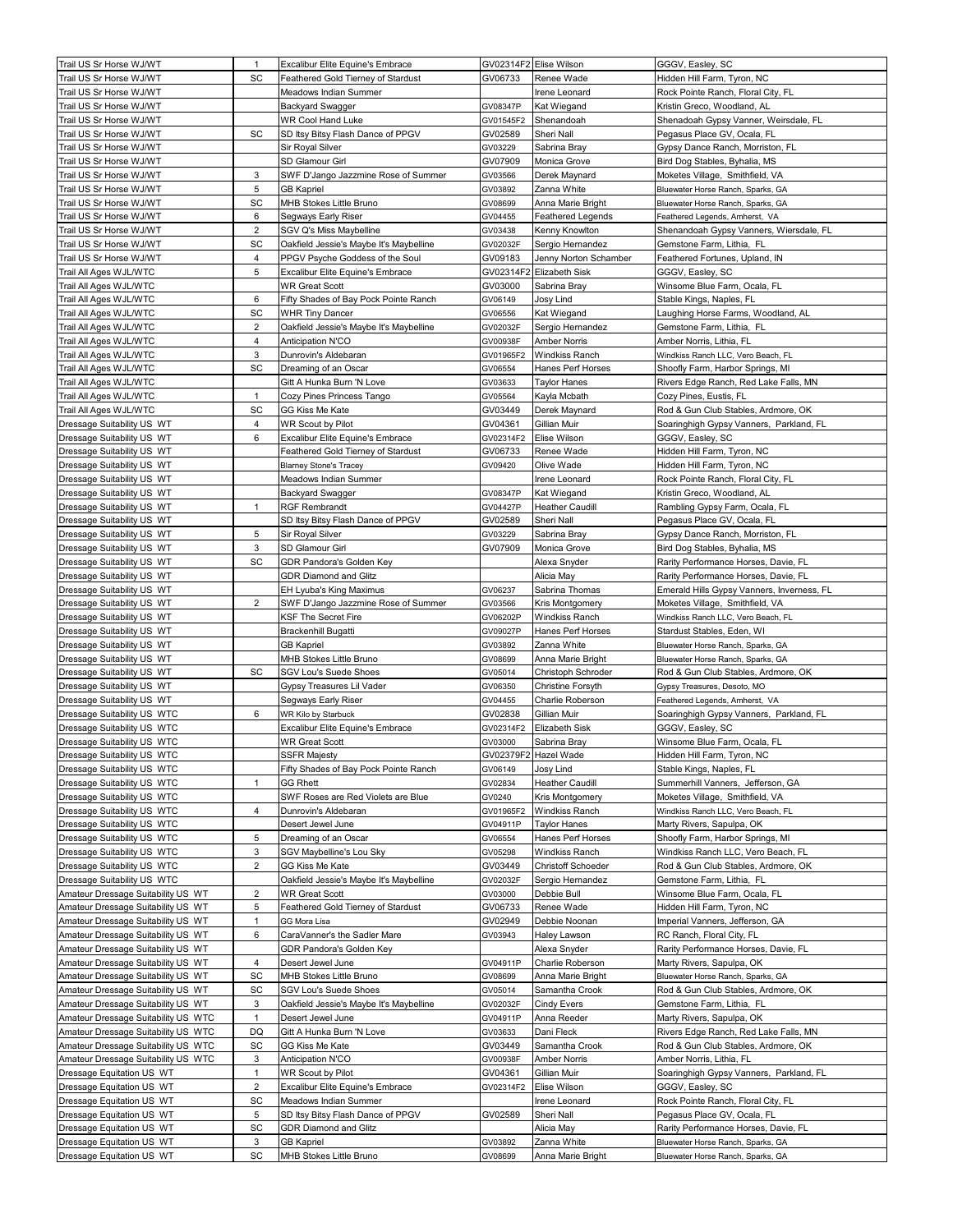| Dressage Equitation US WT                                                  | SC                  | <b>SGV Lou's Suede Shoes</b>                                      | GV05014              | Christoph Schroder                 | Rod & Gun Club Stables, Ardmore, OK                                     |
|----------------------------------------------------------------------------|---------------------|-------------------------------------------------------------------|----------------------|------------------------------------|-------------------------------------------------------------------------|
| Dressage Equitation US WT                                                  | 4                   | Segways Early Riser                                               | GV04455              | Charlie Roberson                   | Feathered Legends, Amherst, VA                                          |
| Dressage Equitation US WTC                                                 | 6                   | WR Kilo by Starbuck                                               | GV02838              | Gillian Muir                       | Soaringhigh Gypsy Vanners, Parkland, FL                                 |
| Dressage Equitation US WTC                                                 | 4                   | Excalibur Elite Equine's Embrace                                  | GV02314F2            | Elizabeth Sisk                     | GGGV, Easley, SC                                                        |
| Dressage Equitation US WTC                                                 | SC                  | Fifty Shades of Bay Pock Pointe Ranch                             | GV06149              | Josy Lind                          | Stable Kings, Naples, FL                                                |
| Dressage Equitation US WTC                                                 | 1                   | <b>GG Rhett</b>                                                   | GV02834              | Heather Caudill                    | Summerhill Vanners, Jefferson, GA                                       |
| Dressage Equitation US WTC                                                 | 3                   | Dreaming of an Oscar                                              | GV06554              | Hanes Perf Horses                  | Shoofly Farm, Harbor Springs, MI                                        |
| Dressage Equitation US WTC                                                 | 2                   | GG Kiss Me Kate                                                   | GV03449              | <b>Christoff Schoeder</b>          | Rod & Gun Club Stables, Ardmore, OK                                     |
| Dressage Equitation US WTC                                                 | 5                   | Oakfield Jessie's Maybe It's Maybelline                           | GV02032F             | Sergio Hernandez                   | Gemstone Farm, Lithia,  FL                                              |
| Youth English Pleasure WT                                                  | 2                   | Excalibur Elite Equine's Embrace                                  | GV02314F2            | Elise Wilson                       | GGGV, Easley, SC                                                        |
| Youth English Pleasure WT                                                  | 4                   | <b>Blarney Stone's Tracey</b>                                     | GV09420              | Olive Wade                         | Hidden Hill Farm, Tyron, NC                                             |
| Youth English Pleasure WT                                                  | 3                   | GG Mora Lisa                                                      | GV02949              | Jessie Adams                       | Imperial Vanners, Jefferson, GA                                         |
| Youth English Pleasure WT                                                  | $\mathbf{1}$        | Westmoreland Tristan's Blue                                       | GV03209              | Sophie Foy                         | Spring Branch Stables, Windsor, NC                                      |
| Youth English Pleasure WT                                                  | 6<br>5              | Cozy Pines Princess Tango                                         | GV05564              | Rebekah Goldburg                   | Cozy Pines, Eustis, FL                                                  |
| Youth English Pleasure WT                                                  | SC                  | Glorius Knight<br>Summerhill's Roxanne                            | GV06221<br>GV07144   | Taylor Atchison<br>Heather Caudill | Shoofly Farm, Harbor Springs, MI                                        |
| English Pleasure Jr Horse WT                                               | 2                   |                                                                   | GV06262P             |                                    | Summerhill Vanners, Jefferson, GA<br>B & K Farms, Oil Trough, AR        |
| English Pleasure Jr Horse WT<br>English Pleasure Jr Horse WT               |                     | Sapphires White Knight<br>GDR Pandora's Golden Key                |                      | Monica Grove<br>Alexa Snyder       | Rarity Performance Horses, Davie, FL                                    |
| English Pleasure Jr Horse WT                                               | 6                   | <b>GDR Diamond and Glitz</b>                                      |                      | Alicia May                         | Rarity Performance Horses, Davie, FL                                    |
| English Pleasure Jr Horse WT                                               | 4                   | EH Lyuba's King Maximus                                           | GV06237              | Sabrina Thomas                     | Emerald Hills Gypsy Vanners, Inverness, FL                              |
| English Pleasure Jr Horse WT                                               | 5                   | KSF The Secret Fire                                               | GV06202P             | Windkiss Ranch                     | Windkiss Ranch LLC, Vero Beach, FL                                      |
| English Pleasure Jr Horse WT                                               | 3                   | Glorius Knight                                                    | GV06221              | Hanes Performance Horses           | Shoofly Farm, Harbor Springs, MI                                        |
| English Pleasure Jr Horse WT                                               |                     | Gypsy Treasures Lil Vader                                         | GV06350              | Christine Forsyth                  | Gypsy Treasures, Desoto, MO                                             |
| English Pleasure Jr Horse WT                                               | $\mathbf{1}$        | SGV Maybelline's Onyx of Castlecomer                              | GV05299              | Windkiss Ranch                     | Windkiss Ranch, Vero Beach, FL                                          |
| English Pleasure Sr Horse WT                                               | $\mathbf{1}$        | <b>WR Scout by Pilot</b>                                          | GV04361              | Gillian Muir                       | Soaringhigh Gypsy Vanners, Parkland, FL                                 |
| English Pleasure Sr Horse WT                                               |                     | Excalibur Elite Equine's Embrace                                  | GV02314F2            | Elise Wilson                       | GGGV, Easley, SC                                                        |
| English Pleasure Sr Horse WT                                               | SC                  | Feathered Gold Tierney of Stardust                                | GV06733              | Renee Wade                         | Hidden Hill Farm, Tyron, NC                                             |
| English Pleasure Sr Horse WT                                               |                     | Meadows Indian Summer                                             |                      | Irene Leonard                      | Rock Pointe Ranch, Floral City, FL                                      |
| English Pleasure Sr Horse WT                                               | 4                   | Backyard Swagger                                                  | GV08347P             | Kat Wiegand                        | Kristin Greco, Woodland, AL                                             |
| English Pleasure Sr Horse WT                                               |                     | Sir Royal Silver                                                  | GV03229              | Sabrina Bray                       | Gypsy Dance Ranch, Morriston, FL                                        |
| English Pleasure Sr Horse WT                                               | $\overline{2}$      | GVR ER's Bo Caymus                                                | GV02001F2            | <b>Heather Caudill</b>             | WR Ranch, Oxford, FL                                                    |
| English Pleasure Sr Horse WT                                               |                     | CaraVanner's the Sadler Mare                                      | GV03943              | Heather Lawson                     | RC Ranch, Floral City, FL                                               |
| English Pleasure Sr Horse WT                                               | SC                  | SWF D'Jango Jazzmine Rose of Summer                               | GV03566              | Derek Maynard                      | Moketes Village, Smithfield, VA                                         |
| English Pleasure Sr Horse WT                                               | SC                  | MV D'Jango's Purple Reign                                         |                      | Kris Montgomery                    | Moketes Village, Smithfield, VA                                         |
| English Pleasure Sr Horse WT                                               | 6                   | Brackenhill Bugatti                                               | GV09027P             | Hanes Perf Horses                  | Stardust Stables, Eden, WI                                              |
| English Pleasure Sr Horse WT                                               |                     | <b>GB Kapriel</b>                                                 | GV03892              | Zanna White                        | Bluewater Horse Ranch, Sparks, GA                                       |
| English Pleasure Sr Horse WT                                               | SC                  | MHB Stokes Little Bruno                                           | GV08699              | Anna Marie Bright                  | Bluewater Horse Ranch, Sparks, GA                                       |
| English Pleasure Sr Horse WT                                               | SC                  | <b>SGV Lou's Suede Shoes</b>                                      | GV05014              | Christoph Schroder                 | Rod & Gun Club Stables, Ardmore, OK                                     |
| English Pleasure Sr Horse WT                                               | SC                  | WR Cool Hand Luke                                                 | GV01545F2            | Darby Nicolaisen                   | Shenadoah Gypsy Vanner, Weirsdale, FL                                   |
| English Pleasure Sr Horse WT                                               |                     | PPGV Psyche Goddess of the Soul                                   | GV09183              | Jenny Norton Schamber              | Feathered Fortunes, Upland, IN                                          |
| English Pleasure Sr Horse WT                                               | 5                   | SD Glamour Girl                                                   | GV07909              | Monica Grove                       | Bird Dog Stables, Byhalia, MS                                           |
| English Pleasure Sr Horse WT                                               | 3                   | Segways Early Riser                                               | GV04455              | Charlie Roberson                   | Feathered Legends, Amhurst, VA                                          |
| Amateur English Pleasure WT                                                | 2                   | <b>WR Great Scott</b>                                             | GV03000              | Debbie Bull                        | Winsome Blue Farm, Ocala, FL                                            |
| Amateur English Pleasure WT                                                |                     | Feathered Gold Tierney of Stardust                                | GV06733              | Renee Wade                         | Hidden Hill Farm, Tyron, NC                                             |
| Amateur English Pleasure WT                                                | 3                   | GG Mora Lisa                                                      | GV02949              | Debbie Noonan                      | Imperial Vanners, Jefferson, GA                                         |
| Amateur English Pleasure WT                                                |                     | CaraVanner's the Sadler Mare                                      | GV03943              | Haley Lawson                       | RC Ranch, Floral City, FL                                               |
| Amateur English Pleasure WT                                                | 6                   | GDR Pandora's Golden Key                                          |                      | Alexa Snyder                       | Rarity Performance Horses, Davie, FL                                    |
| Amateur English Pleasure WT                                                |                     | Desert Jewel June                                                 | GV04911P             | Charlie Roberson                   | Marty Rivers, Sapulpa, OK                                               |
| Amateur English Pleasure WT                                                | $\mathbf{1}$        | Brackenhill Bugatti                                               | GV09027P             | Dani Fleck                         | Stardust Stables, Eden, WI                                              |
| Amateur English Pleasure WT                                                | SC                  | MHB Stokes Little Bruno                                           | GV08699              | Anna Marie Bright                  | Bluewater Horse Ranch, Sparks, GA                                       |
| Amateur English Pleasure WT                                                | SC                  | SGV Lou's Suede Shoes                                             | GV05014              | Samantha Crook                     | Rod & Gun Club Stables, Ardmore, OK                                     |
| Amateur English Pleasure WT                                                | SC                  | WR Cool Hand Luke                                                 | GV01545F2            | Darby Nicolaisen                   | Shenadoah Gypsy Vanner, Weirsdale, FL                                   |
| Amateur English Pleasure WT                                                | 5                   | Oakfield Jessie's Maybe It's Maybelline                           | GV02032F             | Cindy Evers                        | Gemstone Farm, Lithia, FL                                               |
| Amateur English Pleasure WT                                                | 4                   | Dreaming of an Oscar                                              | GV06554              | Anna Reeder                        | Shoofly Farm, Harbor Springs, MI                                        |
| Amateur English Pleasure WTC                                               | 2                   | SSFR Majesty                                                      | GV02379F2            | Hazel Wade                         | Hidden Hill Farm, Tyron, NC                                             |
| Amateur English Pleasure WTC                                               | $\mathbf{1}$        | Desert Jewel June                                                 | GV04911P             | Sophie Foy                         | Marty Rivers, Sapulpa, OK                                               |
| English Pleasure Jr Horse WTC                                              | 3                   | Fifty Shades of Bay Pock Pointe Ranch                             | GV06149              | Josy Lind                          | Stable Kings, Naples, FL                                                |
| English Pleasure Jr Horse WTC                                              | 2                   | Cozy Pines Princess Tango                                         | GV05564              | Kayla Mcbath                       | Cozy Pines, Eustis, FL                                                  |
| English Pleasure Jr Horse WTC                                              | $\mathbf{1}$        | SGV Maybelline's Lou Sky                                          | GV05298              | Windkiss Ranch                     | Windkiss Ranch LLC, Vero Beach, FL                                      |
| English Pleasure Sr Horse WTC                                              | SC                  | WR Kilo by Starbuck                                               | GV02838              | Gillian Muir                       | Soaringhigh Gypsy Vanners, Parkland, FL                                 |
| English Pleasure Sr Horse WTC                                              |                     | Excalibur Elite Equine's Embrace                                  | GV02314F2            | Elizabeth Sisk                     | GGGV, Easley, SC                                                        |
| English Pleasure Sr Horse WTC                                              | 5                   | WR Great Scott                                                    | GV03000              | Sabrina Bray                       | Winsome Blue Farm, Ocala, FL                                            |
| English Pleasure Sr Horse WTC                                              | $\overline{2}$      | <b>WHR Tiny Dancer</b>                                            | GV06556              | Kat Wiegand                        | Laughing Horse Farms, Woodland, AL                                      |
| English Pleasure Sr Horse WTC                                              | SC                  | <b>GG Rhett</b>                                                   | GV02834              | <b>Heather Caudill</b>             | Summerhill Vanners, Jefferson, GA                                       |
| English Pleasure Sr Horse WTC                                              |                     | Oakfield Jessie's Maybe It's Maybelline                           | GV02032F             | Sergio Hernandez                   | Gemstone Farm, Lithia, FL                                               |
| English Pleasure Sr Horse WTC                                              | SC                  | SWF Roses are Red Violets are Blue                                | GV0240               | Kris Montgomery                    | Moketes Village, Smithfield, VA                                         |
| English Pleasure Sr Horse WTC                                              | 4                   | Dunrovin's Aldebaran                                              | GV01965F2            | Windkiss Ranch                     | Windkiss Ranch LLC, Vero Beach, FL                                      |
| English Pleasure Sr Horse WTC                                              | 3                   | Desert Jewel June                                                 | GV04911P             | Taylor Hanes                       | Marty Rivers, Sapulpa, OK                                               |
| English Pleasure Sr Horse WTC                                              | 6                   | Dreaming of an Oscar                                              | GV06554<br>GV03449   | Hanes Perf Horses                  | Shoofly Farm, Harbor Springs, MI<br>Rod & Gun Club Stables, Ardmore, OK |
| English Pleasure Sr Horse WTC                                              | $\mathbf{1}$        | GG Kiss Me Kate                                                   |                      | Christoff Schoeder                 |                                                                         |
| English Pleasure Sr Horse WTC                                              |                     | Oakfield Jessie's Maybe It's Maybelline                           | GV02032F             | Sergio Hernandez                   | Gemstone Farm, Lithia, FL                                               |
| Amateur English Pleasure WTC                                               | 3                   | Desert Jewel June                                                 | GV04911P             | Anna Reeder                        | Marty Rivers, Sapulpa, OK                                               |
| Amateur English Pleasure WTC                                               | SC                  | GG Kiss Me Kate                                                   | GV03449              | Samantha Crook                     | Rod & Gun Club Stables, Ardmore, OK                                     |
| Amateur English Pleasure WTC                                               | 1                   | Anticipation N'CO                                                 | GV00938F             | Amber Norris                       | Amber Norris, Lithia, FL                                                |
| Amateur English Pleasure WTC                                               | DQ                  | Gitt A Hunka Burn 'N Love                                         | GV03633              | Dani Fleck                         | Rivers Edge Ranch, Red Lake Falls, MN                                   |
| Youth English English Equitation WT<br>Youth English English Equitation WT | $\overline{2}$<br>3 | Excalibur Elite Equine's Embrace<br><b>Blarney Stone's Tracey</b> | GV02314F2<br>GV09420 | Elise Wilson<br>Olive Wade         | GGGV, Easley, SC<br>Hidden Hill Farm, Tyron, NC                         |
| Youth English English Equitation WT                                        | $\overline{2}$      | Westmoreland Tristan's Blue                                       | GV03209              | Sophie Foy                         | Spring Branch Stables, Windsor, NC                                      |
| Youth English English Equitation WT                                        | 4                   | Cozy Pines Princess Tango                                         | GV05564              | Rebekah Goldburg                   | Cozy Pines, Eustis, FL                                                  |
| Amateur English English Equitation WT                                      | 2                   | GDR Pandora's Golden Key                                          |                      | Alexa Snyder                       | Rarity Performance Horses, Davie, FL                                    |
|                                                                            |                     |                                                                   |                      |                                    |                                                                         |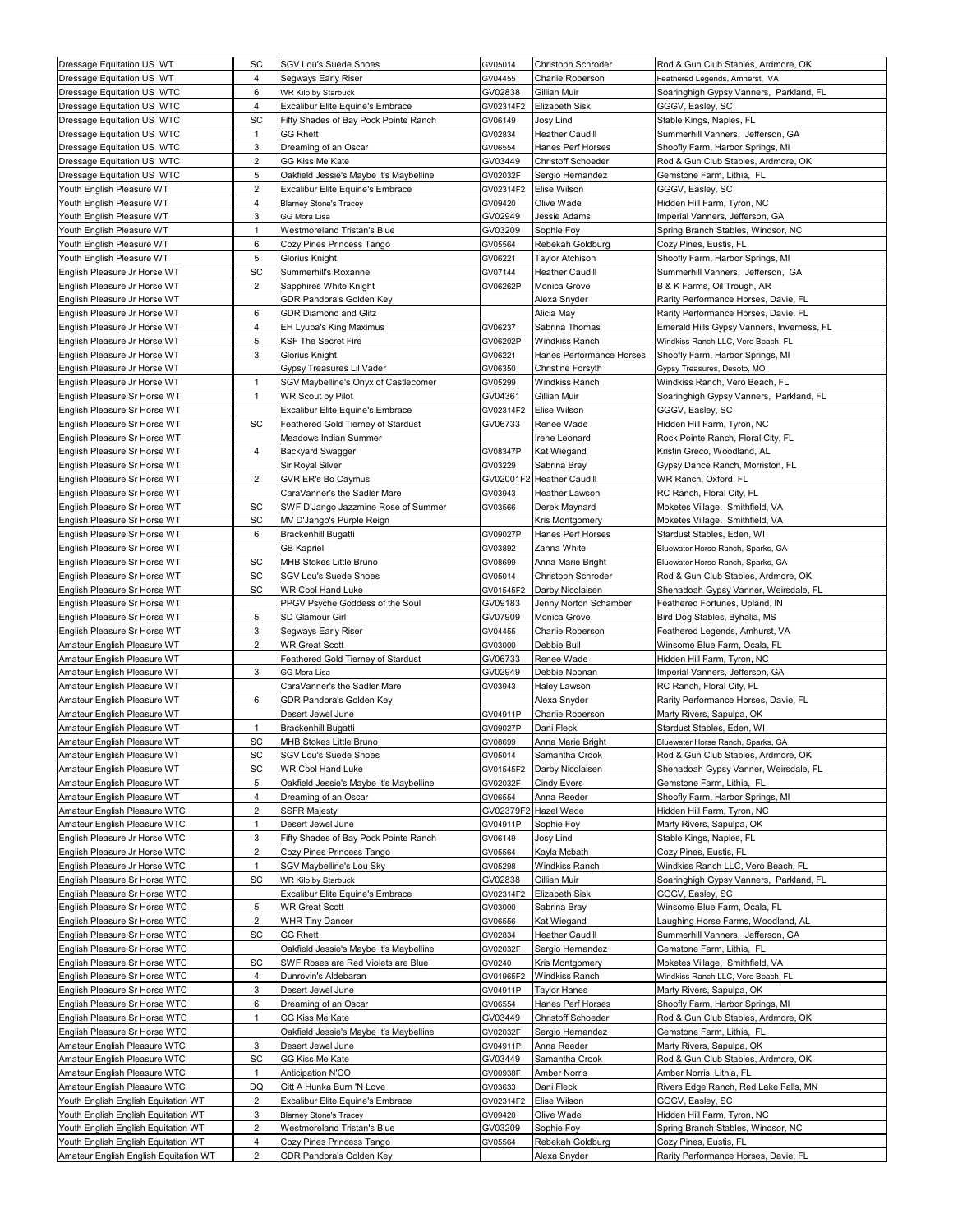| Amateur English English Equitation WT                        | SC             | <b>SGV Lou's Suede Shoes</b>                                  | GV05014            | Samantha Crook                | Rod & Gun Club Stables, Ardmore, OK                                          |
|--------------------------------------------------------------|----------------|---------------------------------------------------------------|--------------------|-------------------------------|------------------------------------------------------------------------------|
| Amateur English English Equitation WT                        | 3              | <b>WR Great Scott</b>                                         | GV03000            | Debbie Bull                   | Winsome Blue Farm, Ocala, FL                                                 |
| Amateur English English Equitation WT                        | $\mathbf{1}$   | Oakfield Jessie's Maybe It's Maybelline                       | GV02032F           | Cindy Evers                   | Gemstone Farm, Lithia, FL                                                    |
| Youth English English Equitation WTC                         | $\mathbf{1}$   | <b>SSFR Majesty</b>                                           | GV02379F2          | Hazel Wade                    | Hidden Hill Farm, Tyron, NC                                                  |
| Amateur English English Equitation WTC                       | SC             | GG Kiss Me Kate                                               | GV03449            | Samantha Crook                | Rod & Gun Club Stables, Ardmore, OK                                          |
| Amateur English English Equitation WTC                       | $\mathbf{1}$   | Anticipation N'CO                                             | GV00938F           | <b>Amber Norris</b>           | Amber Norris, Lithia, FL                                                     |
| Amateur English English Equitation WTC                       | DQ             | Gitt A Hunka Burn 'N Love                                     | GV03633            | Dani Fleck                    | Rivers Edge Ranch, Red Lake Falls, MN                                        |
| Ranch Riding WJ<br>Ranch Riding WJ                           | 2              | Excalibur Elite Equine's Embrace<br>Meadows Indian Summer     | GV02314F2          | Elise Wilson<br>Irene Leonard | GGGV, Easley, SC                                                             |
| Ranch Riding WJ                                              | 5              | <b>Backyard Swagger</b>                                       | GV08347P           | Kat Wiegand                   | Rock Pointe Ranch, Floral City, FL<br>Kristin Greco, Woodland, AL            |
| Ranch Riding WJ                                              |                | SD Itsy Bitsy Flash Dance of PPGV                             | GV02589            | Sheri Nall                    | Pegasus Place GV, Ocala, FL                                                  |
| Ranch Riding WJ                                              |                | Sapphires White Knight                                        | GV06262P           | Monica Grove                  | B & K Farms, Oil Trough, AR                                                  |
| Ranch Riding WJ                                              | SC             | GDR Pandora's Golden Key                                      |                    | Lisa Siler                    | Rarity Performance Horses, Davie, FL                                         |
| Ranch Riding WJ                                              |                | EH Lyuba's King Maximus                                       | GV06237            | Sabrina Thomas                | Emerald Hills Gypsy Vanners, Inverness, FL                                   |
| Ranch Riding WJ                                              | $\mathbf{1}$   | <b>GB Kapriel</b>                                             | GV03892            | Zanna White                   | Bluewater Horse Ranch, Sparks, GA                                            |
| Ranch Riding WJ                                              | SC             | Cozy Pines Princess Tango                                     | GV05564            | Alan Johnson                  | Cozy Pines, Eustis, FL                                                       |
| Ranch Riding WJ                                              | 6              | Segways Early Riser                                           | GV04455            | Feathered Legends             | Feathered Legends, Amherst, VA                                               |
| Ranch Riding WJ                                              | 3              | SGV Q's Miss Maybelline                                       | GV03438            | Kenny Knowlton                | Shenandoah Gypsy Vanners, Wiersdale, FL                                      |
| Ranch Riding WJ                                              |                | PPGV Psyche Goddess of the Soul                               | GV09183            | Jenny Norton Schamber         | Feathered Fortunes, Upland, IN                                               |
| Ranch Riding WJ                                              | 4              | SD Glamour Girl                                               | GV07909            | Monica Grove                  | Bird Dog Stables, Byhalia, MS                                                |
| Ranch Riding WJL                                             | 6              | Excalibur Elite Equine's Embrace                              | GV02314F2          | Elizabeth Sisk                | GGGV, Easley, SC                                                             |
| Ranch Riding WJL                                             | 5              | Fifty Shades of Bay Pock Pointe Ranch                         | GV06149            | Josy Lind                     | Stable Kings, Naples, FL                                                     |
| Ranch Riding WJL                                             | $\mathbf{1}$   | <b>WHR Tiny Dancer</b>                                        | GV06556            | Kat Wiegand                   | Laughing Horse Farms, Woodland, AL                                           |
| Ranch Riding WJL                                             | $\overline{2}$ | Oakfield Jessie's Maybe It's Maybelline                       | GV02032F           | Sergio Hernandez              | Gemstone Farm, Lithia, FL                                                    |
| Ranch Riding WJL                                             | 3              | Dreaming of an Oscar                                          | GV06554            | Hanes Perf Horses             | Shoofly Farm, Harbor Springs, MI                                             |
| Ranch Riding WJL                                             | SC             | GG Kiss Me Kate                                               | GV03449            | Derek Maynard                 | Rod & Gun Club Stables, Ardmore, OK                                          |
| Ranch Riding WJL<br>Ranch Rail WJ                            | 4              | Gitt A Hunka Burn 'N Love<br>Excalibur Elite Equine's Embrace | GV03633            | Dani Fleck<br>Elise Wilson    | Rivers Edge Ranch, Red Lake Falls, MN<br>GGGV, Easley, SC                    |
| Ranch Rail WJ                                                | 5              | Meadows Indian Summer                                         | GV02314F2          | Irene Leonard                 | Rock Pointe Ranch, Floral City, FL                                           |
| Ranch Rail WJ                                                | SC             | Bonni Rock Pointe Ranch                                       | GV06706            | Nancy Lenaerts                | Bobby Elsey, Charleson, NC                                                   |
| Ranch Rail WJ                                                |                | Backyard Swagger                                              | GV08347P           | Kat Wiegand                   | Kristin Greco, Woodland, AL                                                  |
| Ranch Rail WJ                                                |                | SD Itsy Bitsy Flash Dance of PPGV                             | GV02589            | Sheri Nall                    | Pegasus Place GV, Ocala, FL                                                  |
| Ranch Rail WJ                                                |                | CaraVanner's the Sadler Mare                                  | GV03943            | Heather Lawson                | RC Ranch, Floral City, FL                                                    |
| Ranch Rail WJ                                                | $\overline{4}$ | GDR Pandora's Golden Key                                      |                    | Lisa Siler                    | Rarity Performance Horses, Davie, FL                                         |
| Ranch Rail WJ                                                |                | <b>GDR Diamond and Glitz</b>                                  |                    | Alicia May                    | Rarity Performance Horses, Davie, FL                                         |
| Ranch Rail WJ                                                |                | EH Lyuba's King Maximus                                       | GV06237            | Sabrina Thomas                | Emerald Hills Gypsy Vanners, Inverness, FL                                   |
| Ranch Rail WJ                                                | 6              | <b>GB Kapriel</b>                                             | GV03892            | Zanna White                   | Bluewater Horse Ranch, Sparks, GA                                            |
| Ranch Rail WJ                                                |                | MHB Stokes Little Bruno                                       | GV08699            | Anna Marie Bright             | Bluewater Horse Ranch, Sparks, GA                                            |
| Ranch Rail WJ                                                |                | SGV Lou's Suede Shoes                                         | GV05014            | Samantha Crook                | Rod & Gun Club Stables, Ardmore, OK                                          |
|                                                              |                |                                                               |                    |                               |                                                                              |
| Ranch Rail WJ                                                | 1              | Segways Early Riser                                           | GV04455            | <b>Feathered Legends</b>      | Feathered Legends, Amherst, VA                                               |
| Ranch Rail WJ                                                |                | Gypsy Treasures Lil Vader                                     | GV06350            | Christine Forsyth             | Gypsy Treasures, Desoto, MO                                                  |
| Ranch Rail WJ                                                | $\overline{2}$ | SGV Q's Miss Maybelline                                       | GV03438            | Kenny Knowlton                | Shenandoah Gypsy Vanners, Wiersdale, FL                                      |
| Ranch Rail WJ                                                |                | PPGV Psyche Goddess of the Soul                               | GV09183            | Jenny Norton Schamber         | Feathered Fortunes, Upland, IN                                               |
| Ranch Rail WJ                                                | 3              | Cozy Pines Princess Tango                                     | GV05564            | Alan Johnson                  | Cozy Pines, Eustis, FL                                                       |
| Ranch Rail WJ                                                |                | SD Glamour Girl                                               | GV07909            | Monica Grove                  | Bird Dog Stables, Byhalia, MS                                                |
| Ranch Rail WJL                                               |                | Excalibur Elite Equine's Embrace                              | GV02314F2          | Elizabeth Sisk                | GGGV, Easley, SC                                                             |
| Ranch Rail WJL                                               | 5              | WR Great Scott                                                | GV03000            | Sabrina Bray                  | Winsome Blue Farm, Ocala, FL                                                 |
| Ranch Rail WJL                                               | 6              | Fifty Shades of Bay Pock Pointe Ranch                         | GV06149            | Josy Lind                     | Stable Kings, Naples, FL                                                     |
| Ranch Rail WJL                                               | 3              | <b>WHR Tiny Dancer</b>                                        | GV06556            | Kat Wiegand                   | aughing Horse Farms, Woodland, AL                                            |
| Ranch Rail WJL                                               |                | Oakfield Jessie's Maybe It's Maybelline                       | GV02032F           | Sergio Hernandez              | Gemstone Farm, Lithia, FL                                                    |
| Ranch Rail WJL<br>Ranch Rail WJL                             | 4<br>1         | GG Kiss Me Kate<br>Gitt A Hunka Burn 'N Love                  | GV03449<br>GV03633 | Derek Maynard<br>Dani Fleck   | Rod & Gun Club Stables, Ardmore, OK<br>Rivers Edge Ranch, Red Lake Falls, MN |
| Ranch Rail WJL                                               | $\overline{2}$ | Dreaming of an Oscar                                          | GV06554            | Hanes Perf Horses             | Shoofly Farm, Harbor Springs, MI                                             |
| Youth Western Pleasure WJ                                    | 2              | Excalibur Elite Equine's Embrace                              | GV02314F2          | Elise Wilson                  | GGGV, Easley, SC                                                             |
| Youth Western Pleasure WJ                                    | 3              | <b>Blarney Stone's Tracey</b>                                 | GV09420            | Olive Wade                    | Hidden Hill Farm, Tyron, NC                                                  |
| Youth Western Pleasure WJ                                    | 1              | Westmoreland Tristan's Blue                                   | GV03209            | Sophie Foy                    | Spring Branch Stables, Windsor, NC                                           |
| Western Pleasure Jr Horse WJ                                 | 6              | Bonni Rock Pointe Ranch                                       | GV06706            | Nancy Lenaerts                | Bobby Elsey, Charleson, NC                                                   |
| Western Pleasure Jr Horse WJ                                 |                | Sapphires White Knight                                        | GV06262P           | Monica Grove                  | B & K Farms, Oil Trough, AR                                                  |
| Western Pleasure Jr Horse WJ                                 | $\mathbf{1}$   | GDR Pandora's Golden Key                                      |                    | Lisa Siler                    | Rarity Performance Horses, Davie, FL                                         |
| Western Pleasure Jr Horse WJ                                 |                | <b>GDR Diamond and Glitz</b>                                  |                    | Alicia May                    | Rarity Performance Horses, Davie, FL                                         |
| Western Pleasure Jr Horse WJ                                 | 3              | EH Lyuba's King Maximus                                       | GV06237            | Sabrina Thomas                | Emerald Hills Gypsy Vanners, Inverness, FL                                   |
| Western Pleasure Jr Horse WJ                                 | 5              | RNG Kates Limited Edition Magnum                              |                    | Derek Maynard                 | Moketes Village, Smithfield, VA                                              |
| Western Pleasure Jr Horse WJ                                 | 2              | Windkiss Warrior                                              | GV05691            | Windkiss Ranch                | Windkiss Ranch LLC, Vero Beach, FL                                           |
| Western Pleasure Jr Horse WJ                                 | 4              | KSF The Secret Fire                                           | GV06202P           | Windkiss Ranch                | Windkiss Ranch LLC, Vero Beach, FL                                           |
| Western Pleasure Jr Horse WJ                                 | SC             | Gypsy Treasures Lil Vader                                     | GV06350            | Christine Forsyth             | Gypsy Treasures, Desoto, MO                                                  |
| Western Pleasure Sr Horse WJ                                 |                | Excalibur Elite Equine's Embrace                              | GV02314F2          | Elise Wilson                  | GGGV, Easley, SC                                                             |
| Western Pleasure Sr Horse WJ                                 | 6              | Meadows Indian Summer                                         | GV08347P           | Irene Leonard                 | Rock Pointe Ranch, Floral City, FL                                           |
| Western Pleasure Sr Horse WJ<br>Western Pleasure Sr Horse WJ |                | Backyard Swagger<br>CaraVanner's the Sadler Mare              | GV03943            | Kat Wiegand<br>Heather Lawson | Kristin Greco, Woodland, AL<br>RC Ranch, Floral City, FL                     |
| Western Pleasure Sr Horse WJ                                 | 5              | SWF D'Jango Jazzmine Rose of Summer                           | GV03566            | Derek Maynard                 | Moketes Village, Smithfield, VA                                              |
| Western Pleasure Sr Horse WJ                                 |                | <b>GB Kapriel</b>                                             | GV03892            | Zanna White                   | Bluewater Horse Ranch, Sparks, GA                                            |
| Western Pleasure Sr Horse WJ                                 |                | MHB Stokes Little Bruno                                       | GV08699            | Anna Marie Bright             | Bluewater Horse Ranch, Sparks, GA                                            |
| Western Pleasure Sr Horse WJ                                 | 3              | <b>SGV Lou's Suede Shoes</b>                                  | GV05014            | Christoph Schroder            | Rod & Gun Club Stables, Ardmore, OK                                          |
| Western Pleasure Sr Horse WJ                                 |                | WR Cool Hand LuKE                                             |                    | <b>Taylor Hanes</b>           | Shenandoah Gypsy Vanners, Wiersdale, FL                                      |
| Western Pleasure Sr Horse WJ                                 | $\mathbf{1}$   | SGV Q's Miss Maybelline                                       | GV03438            | Kenny Knowlton                | Shenandoah Gypsy Vanners, Wiersdale, FL                                      |
| Western Pleasure Sr Horse WJ                                 | 4              | WR Cool Hand Luke                                             | GV01545F2          | Jamie Morton                  | Shenadoah Gypsy Vanner, Weirsdale, FL                                        |
| Western Pleasure Sr Horse WJ                                 |                | SD Glamour Girl                                               | GV07909            | Monica Grove                  | Bird Dog Stables, Byhalia, MS                                                |
| Western Pleasure Jr Horse WJ                                 | 2              | Segways Early Riser                                           | GV04455            | Feathered Legends             | Feathered Legends, Amherst, VA                                               |
| Amateur Western Pleasure WJ<br>Amateur Western Pleasure WJ   | SC<br>1        | CGR Shaolin of RBF<br>GDR Pandora's Golden Key                | GV08040            | Julie Dalrymple<br>Lisa Siler | Julie Dalrymple, LaFontaine, IN<br>Rarity Performance Horses, Davie, FL      |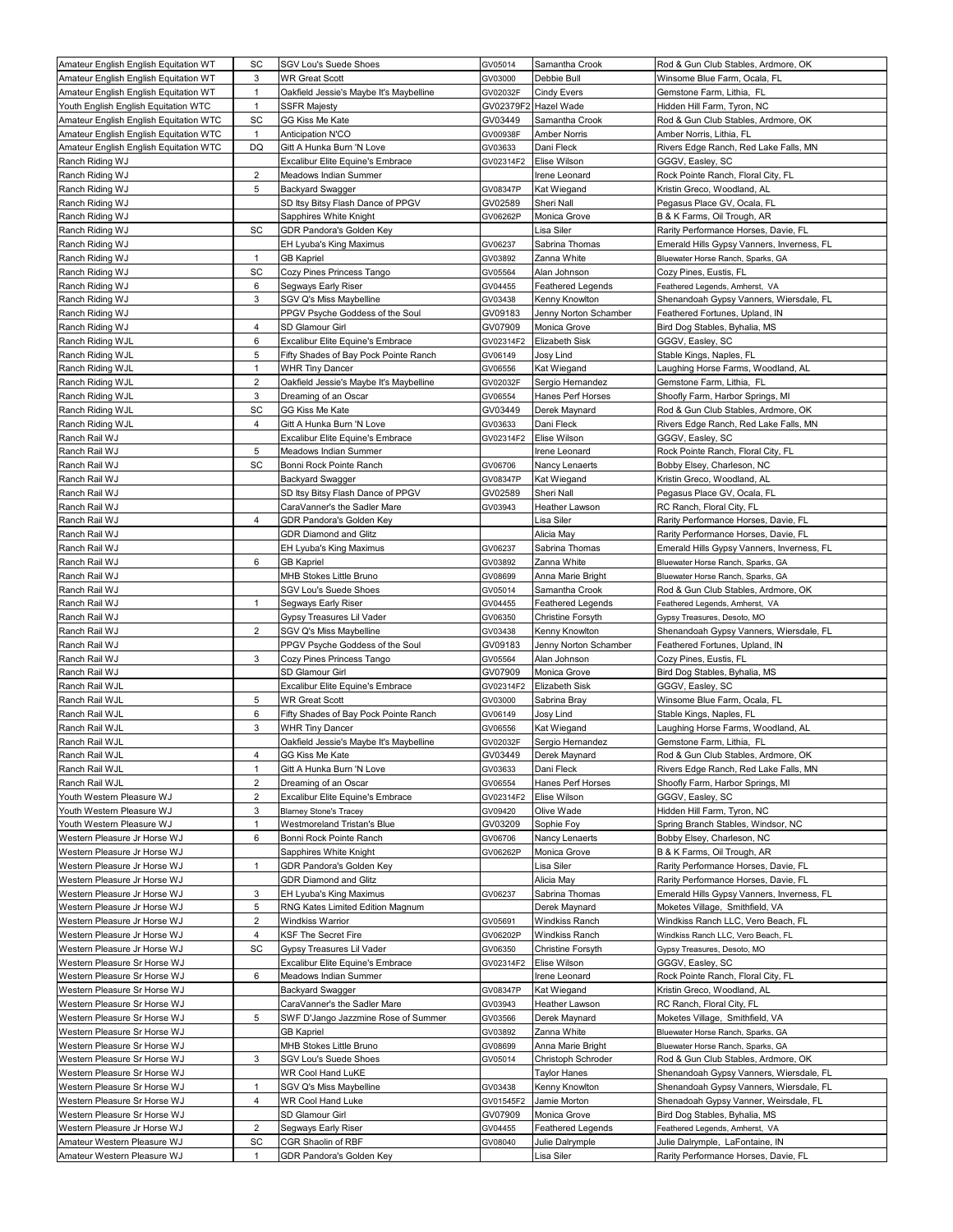| Amateur Western Pleasure WJ                                                | 4              | MHB Stokes Little Bruno                     | GV08699            | Anna Marie Bright                             | Bluewater Horse Ranch, Sparks, GA                                       |
|----------------------------------------------------------------------------|----------------|---------------------------------------------|--------------------|-----------------------------------------------|-------------------------------------------------------------------------|
| Amateur Western Pleasure WJ                                                | 3              | SGV Lou's Suede Shoes                       | GV05014            | Samantha Crook                                | Rod & Gun Club Stables, Ardmore, OK                                     |
| Amateur Western Pleasure WJ                                                | 2              | WR Cool Hand Luke                           | GV01545F2          | Jamie Morton                                  | Shenadoah Gypsy Vanner, Weirsdale, FL                                   |
| Amateur Western Pleasure WJ                                                | 5              | Oakfield Jessie's Maybe It's Maybelline     | GV02032F           | <b>Cindy Evers</b>                            | Gemstone Farm, Lithia, FL                                               |
| Amateur Western Pleasure WJ                                                | EX             | Dreaming of an Oscar                        | GV06554            | <b>Mindy Davis</b>                            | Shoofly Farm, Harbor Springs, MI                                        |
| Youth Western Pleasure WJL                                                 | $\mathbf{1}$   | SSFR Majesty                                |                    | GV02379F2 Hazel Wade                          | Hidden Hill Farm, Tyron, NC                                             |
| Western Pleasure Jr Horse WJL                                              | $\mathbf{1}$   | Fifty Shades of Bay Pock Pointe Ranch       | GV06149            | Josy Lind                                     | Stable Kings, Naples, FL                                                |
| Western Pleasure Sr Horse WJL                                              | 5              | Excalibur Elite Equine's Embrace            | GV02314F2          | Elizabeth Sisk                                | GGGV, Easley, SC                                                        |
| Western Pleasure Sr Horse WJL                                              | 6              | <b>WR Great Scott</b>                       | GV03000            | Sabrina Bray                                  | Winsome Blue Farm, Ocala, FL                                            |
|                                                                            |                |                                             |                    |                                               |                                                                         |
| Western Pleasure Sr Horse WJL                                              | 4              | <b>WHR Tiny Dancer</b>                      | GV06556            | Kat Wiegand                                   | Laughing Horse Farms, Woodland, AL                                      |
| Western Pleasure Sr Horse WJL                                              |                | Oakfield Jessie's Maybe It's Maybelline     | GV02032F           | Sergio Hernandez                              | Gemstone Farm, Lithia, FL                                               |
| Western Pleasure Sr Horse WJL                                              | $\overline{2}$ | GG Kiss Me Kate                             | GV03449            | Derek Maynard                                 | Rod & Gun Club Stables, Ardmore, OK                                     |
| Western Pleasure Sr Horse WJL                                              | $\mathbf{1}$   | Gitt A Hunka Burn 'N Love                   | GV03633            | <b>Taylor Hanes</b>                           | Rivers Edge Ranch, Red Lake Falls, MN                                   |
| Western Pleasure Sr Horse WJL                                              | 3              | Dreaming of an Oscar                        | GV06554            | Dani Fleck                                    | Shoofly Farm, Harbor Springs, MI                                        |
| Amateur Western Pleasure WJL                                               | 2              | Anticipation N'CO                           | GV00938F           | <b>Amber Norris</b>                           | Amber Norris, Lithia, FL                                                |
| Amateur Western Pleasure WJL                                               | $\mathbf{1}$   | GG Kiss Me Kate                             | GV03449            | Samantha Crook                                | Rod & Gun Club Stables, Ardmore, OK                                     |
| Amateur Western Pleasure WJL                                               | DQ             | Gitt A Hunka Burn 'N Love                   | GV03633            | Dani Fleck                                    | Rivers Edge Ranch, Red Lake Falls, MN                                   |
| Youth Western Horsemanship WJ                                              | 2              | Excalibur Elite Equine's Embrace            | GV02314F2          | Elise Wilson                                  | GGGV, Easley, SC                                                        |
| Youth Western Horsemanship WJ                                              | $\mathbf{1}$   | Westmoreland Tristan's Blue                 | GV03209            | Sophie Foy                                    | Spring Branch Stables, Windsor, NC                                      |
| Amateur Western Horsemanship WJ                                            | 3              | MHB Stokes Little Bruno                     | GV08699            | Anna Marie Bright                             | Bluewater Horse Ranch, Sparks, GA                                       |
| Amateur Western Horsemanship WJ                                            | $\overline{4}$ | Oakfield Jessie's Maybe It's Maybelline     | GV02032F           | <b>Cindy Evers</b>                            | Gemstone Farm, Lithia, FL                                               |
| Amateur Western Horsemanship WJ                                            | $\mathbf{1}$   | GDR Pandora's Golden Key                    |                    | Lisa Siler                                    | Rarity Performance Horses, Davie, FL                                    |
| Amateur Western Horsemanship WJ                                            | 2              | <b>SGV Lou's Suede Shoes</b>                | GV05014            | Samantha Crook                                | Rod & Gun Club Stables, Ardmore, OK                                     |
| Youth Western Horsemanship WJL                                             |                |                                             |                    |                                               |                                                                         |
|                                                                            | 1              | <b>SSFR Majesty</b>                         |                    | GV02379F2 Hazel Wade                          | Hidden Hill Farm, Tyron, NC                                             |
| Amateur Western Horsemanship WJL                                           | $\overline{2}$ | Anticipation N'CO                           | GV00938F           | Amber Norris                                  | Amber Norris, Lithia, FL                                                |
| Amateur Western Horsemanship WJL                                           | $\mathbf{1}$   | GG Kiss Me Kate                             | GV03449            | Samantha Crook                                | Rod & Gun Club Stables, Ardmore, OK                                     |
| Amateur Western Horsemanship WJL                                           | DQ             | Gitt A Hunka Burn 'N Love                   | GV03633            | Dani Fleck                                    | Rivers Edge Ranch, Red Lake Falls, MN                                   |
| Dressage Intro Test A, B or C                                              | 4              | Grey Ghost Athena - Test B                  | GV04860            | <b>Heather Caudill</b>                        | Grey Ghost Gypsy Vanners, The Villages, FL                              |
| Dressage Intro Test A, B or C                                              | SC             | Summerhill's Roxanne - Test A               | GV07144            | <b>Heather Caudill</b>                        | Summerhill Vanners, Jefferson, GA                                       |
| Dressage Intro Test A, B or C                                              |                | RGF Rembrandt - Test B                      | GV04427P           | <b>Heather Caudill</b>                        | Rambling Gypsy Farm, Ocala, FL                                          |
| Dressage Intro Test A, B or C                                              | 5              | GVR ER's Bo Caymus - Test A                 |                    | GV02001F2 Heather Caudill                     | WR Ranch, Oxford, FL                                                    |
| Dressage Intro Test A, B or C                                              | 6              | MV D'Jango's Purple Reign - Test C          |                    | Kris Montgomery                               | Moketes Village, Smithfield, VA                                         |
| Dressage Intro Test A, B or C                                              | 3              | KSF The Secret Fire - Test B                | GV06202P           | Windkiss Ranch                                | Windkiss Ranch LLC, Vero Beach, FL                                      |
| Dressage Intro Test A, B or C                                              | 2              | GB Kapriel - Test A                         | GV03892            | Zanna White                                   | Bluewater Horse Ranch, Sparks, GA                                       |
| Dressage Intro Test A, B or C                                              | $\mathbf{1}$   | SGV Maybelline's Onyx of Castlecomer - B    | GV05299            | <b>Windkiss Ranch</b>                         | Windkiss Ranch, Vero Beach, FL                                          |
| Non Pro Dressage Intro A, B or C                                           | 3              | WR Great Scott - Intro A                    | GV03000            | Debbie Bull                                   | Winsome Blue Farm, Ocala, FL                                            |
|                                                                            |                |                                             |                    |                                               |                                                                         |
| Non Pro Dressage Intro A, B or C                                           | 4              | Feathered Gold Tierney of Stardust- Intro B | GV06733            | Renee Wade                                    | Hidden Hill Farm, Tyron, NC                                             |
| Non Pro Dressage Intro A, B or C                                           | 6              | Feathered Gold Tierney of Stardust- Intro C | GV06733            | Renee Wade                                    | Hidden Hill Farm, Tyron, NC                                             |
| Non Pro Dressage Intro A, B or C                                           | $\overline{2}$ | Blarney Stone's Tracey - Intro B            | GV09420            | Olive Wade                                    | Hidden Hill Farm, Tyron, NC                                             |
| Non Pro Dressage Intro A, B or C                                           | $\mathbf{1}$   | Blarney Stone's Tracey - Intro C            | GV09420            | Olive Wade                                    | Hidden Hill Farm, Tyron, NC                                             |
| Non Pro Dressage Intro A, B or C                                           |                | MHB Stokes Little Bruno - Intro A           | GV08699            | Anna Marie Bright                             | Bluewater Horse Ranch, Sparks, GA                                       |
|                                                                            |                |                                             |                    |                                               |                                                                         |
| Non Pro Dressage Intro A, B or C                                           | 2              | GG Mora Lisa - Intro B                      | GV02949            | Jessie Adams                                  | Imperial Vanners, Jefferson, GA                                         |
| Training Level Test of Choice                                              | 6              | WR Scout by Pilot - Test 1                  | GV04361            | Gillian Muir                                  | Soaringhigh Gypsy Vanners, Parkland, FL                                 |
| Training Level Test of Choice                                              | $\mathbf{1}$   | SSFR Majesty - Test 1                       | GV02379F2          | Hazel Wade                                    | Hidden Hill Farm, Tyron, NC                                             |
| Training Level Test of Choice                                              | $\overline{2}$ | SSFR Majesty - Test 2                       | GV02379F2          | Hazel Wade                                    | Hidden Hill Farm, Tyron, NC                                             |
|                                                                            | 5              |                                             | GV02949            |                                               |                                                                         |
| Training Level Test of Choice                                              |                | GG Mora Lisa - Test 1                       |                    | <b>Heather Caudill</b>                        | Imperial Vanners, Jefferson, GA                                         |
| Training Level Test of Choice                                              | SC             | MV D'Jango's Purple Reign - Test 1          |                    | Kris Montgomery                               | Moketes Village, Smithfield, VA                                         |
| Training Level Test of Choice                                              | 4              | Cozy Pines Princess Tango - Test 1          | GV05564            | Kayla Mcbath                                  | Cozy Pines, Eustis, FL                                                  |
| Training Level Test of Choice                                              | 3              | SGV Maybelline's Lou Sky - Test 1           | GV05298            | Windkiss Ranch                                | Windkiss Ranch LLC, Vero Beach, FL                                      |
| Dressage First Level Test of Choice                                        | 1              | SWF D'Jango Jazzmine Rose of Summer-T 2     | GV03566            | Kris Montgomery                               | Moketes Village, Smithfield, VA                                         |
| Dressage First Level Test of Choice                                        | $\overline{2}$ | Dunrovin's Aldebaran- Test 1                | GV01965F2          | <b>Windkiss Ranch</b>                         | Windkiss Ranch LLC, Vero Beach, FL                                      |
| Dressage Second Level Test of Choice                                       | 1              | GG Rhett - Test 3                           | GV02834            | <b>Heather Caudill</b>                        | Summerhill Vanners, Jefferson, GA                                       |
| Western Dressage Intro Test of Choice                                      | 6              | SD Itsy Bitsy Flash Dance of PPGV - Test4   | GV02589            | Sheri Nall                                    | Pegasus Place GV, Ocala, FL                                             |
| Western Dressage Intro Test of Choice                                      | 2              | Windkiss Warrior - Test 3                   | GV05691            | Windkiss Ranch                                | Windkiss Ranch LLC, Vero Beach, FL                                      |
| Western Dressage Intro Test of Choice                                      | 1              | GB Kapriel - Test 1                         | GV03892            | Zanna White                                   | Bluewater Horse Ranch, Sparks, GA                                       |
| Western Dressage Intro Test of Choice                                      | 4              | Segways Early Riser - Test 1                | GV04455            | <b>Feathered Legends</b>                      | Feathered Legends, Amherst, VA                                          |
| Western Dressage Intro Test of Choice                                      | 5              | Segways Early Riser - Test 2                | GV04455            | Feathered Legends                             | Feathered Legends, Amherst, VA                                          |
| Western Dressage Intro Test of Choice                                      |                | MHB Stokes Little Bruno 0 Test 1            | GV08699            | Anna Marie Bright                             | Bluewater Horse Ranch, Sparks, GA                                       |
| Western Dressage Intro Test of Choice                                      | 3              | Segways Early Riser - Test 3                | GV04455            | <b>Feathered Legends</b>                      | Feathered Legends, Amherst, VA                                          |
|                                                                            |                |                                             |                    |                                               |                                                                         |
| <b>Driving Champion:</b>                                                   |                | GG Kiss Me Kate                             | GV03449            | Samantha Crook                                | Rod & Gun Club Stables, Ardmore, OK                                     |
| <b>Driving Res Champion:</b>                                               |                | Bonni Rock Pointe Ranch                     | GV06706            | Nancy Lenaerts                                | Bobby Elsey, Charleson, NC                                              |
|                                                                            |                |                                             |                    |                                               |                                                                         |
| <b>Dressage Champion</b>                                                   |                | <b>GB Kapriel</b>                           | GV03892            | Zanna White                                   | Bluewater Horse Ranch, Sparks, GA                                       |
| Dressage Res Champion:                                                     |                | SWF D'Jango Jazzmine Rose of Summer         | GV03566            | Kris Montgomery                               | Moketes Village, Smithfield, VA                                         |
|                                                                            |                |                                             |                    |                                               |                                                                         |
| Specialty In-Hand Champion:<br>Specialty In-Hand Res Champion:             |                | <b>GG Rhett</b><br>Dreaming of an Oscar     | GV02834<br>GV06554 | <b>Heather Caudill</b><br><b>Taylor Hanes</b> | Summerhill Vanners, Jefferson, GA<br>Shoofly Farm, Harbor Springs, MI   |
|                                                                            |                |                                             |                    |                                               |                                                                         |
| Youth Champion:                                                            |                | Excalibur Elite Equine's Embrace            | GV02314F2          | Elise Wilson                                  | GGGV, Easley, SC                                                        |
| Youth Res Champion:                                                        |                | Westmoreland Tristan's Blue                 | GV03209            | Sophie Foy                                    | Spring Branch Stables, Windsor, NC                                      |
|                                                                            |                |                                             |                    |                                               |                                                                         |
| Amateur WJ/WT Champion:                                                    |                | <b>WR Great Scott</b>                       | GV03000            | Debbie Bull                                   | Winsome Blue Farm, Ocala, FL                                            |
| Amateur WJ/WT Res Champion:                                                |                | Oakfield Jessie's Maybe It's Maybelline     | GV02032F           | <b>Cindy Evers</b>                            | Gemstone Farm, Lithia, FL                                               |
| Amateur WJL/WTC Champion:                                                  |                | Anticipation N'CO                           | GV00938F           | <b>Amber Norris</b>                           | Amber Norris, Lithia, FL                                                |
| Amateur WJL/WTC Res Champion:                                              |                | GG Kiss Me Kate                             | GV03449            | Samantha Crook                                | Rod & Gun Club Stables, Ardmore, OK                                     |
|                                                                            |                |                                             |                    |                                               |                                                                         |
| Open Performance WJ/WT Champion:                                           |                | Segways Early Riser                         | GV04455            | <b>Feathered Legends</b>                      | Feathered Legends, Amherst, VA                                          |
| Open Performance WJ/WT Res Champion:                                       |                | SGV Q's Miss Maybelline                     | GV03438            | Kenny Knowlton                                | Shenandoah Gypsy Vanners, Wiersdale, FL                                 |
|                                                                            |                |                                             |                    |                                               |                                                                         |
| Open Performance WJL/WTC Champion:<br>en Performance WJL/WTC Res Champion: |                | GG Kiss Me Kate<br>Dreaming of an Oscar     | GV03449<br>GV06554 | Samantha Crook<br><b>Taylor Hanes</b>         | Rod & Gun Club Stables, Ardmore, OK<br>Shoofly Farm, Harbor Springs, MI |